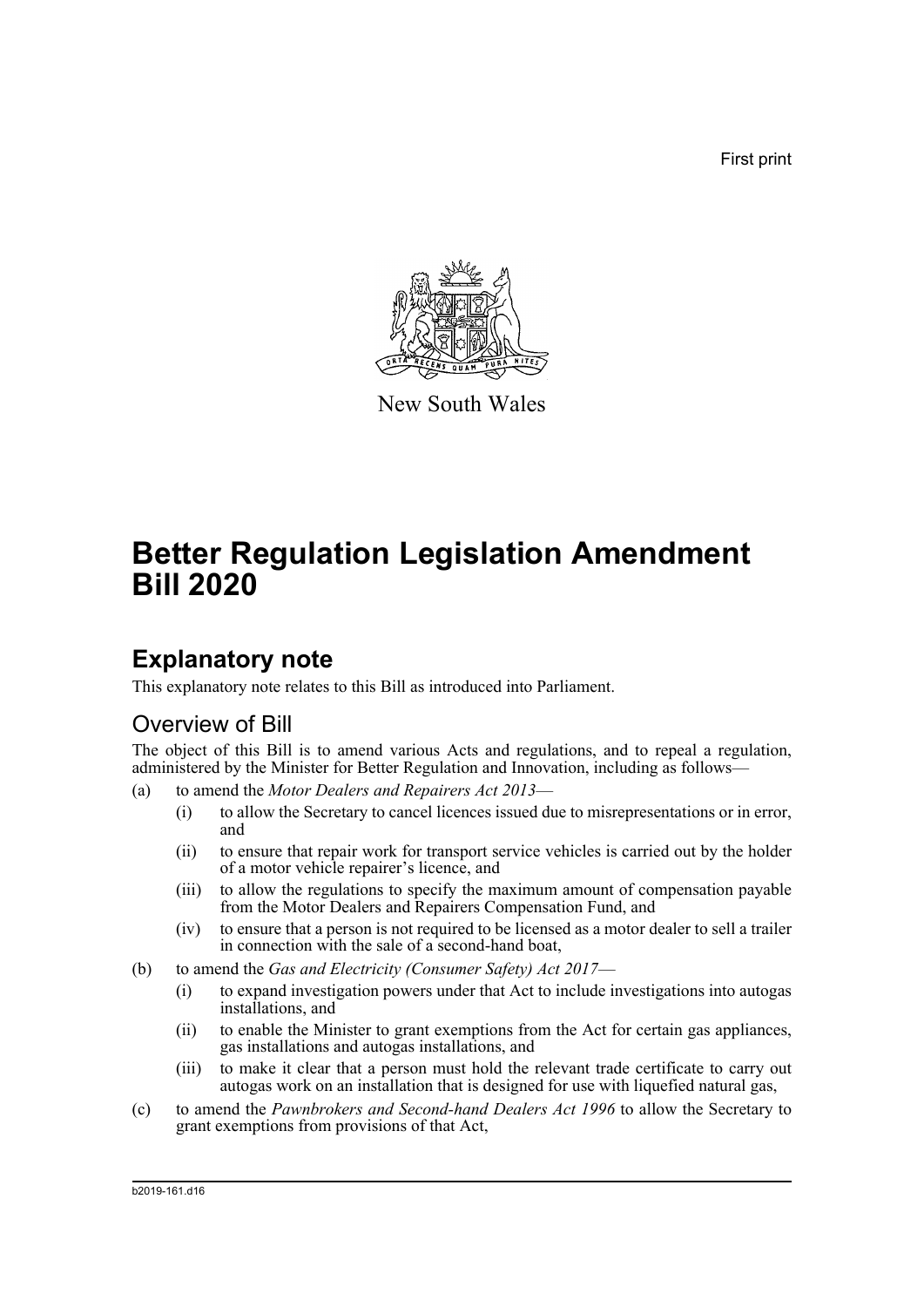- (d) to amend the *Contract Cleaning Industry (Portable Long Service Leave Scheme) Act 2010* with respect to the membership of the Long Service Leave Committee under that Act,
- (e) to amend the *Retail Trading Act 2008* with respect to the granting of exemptions from provisions of that Act,
- (f) to amend the *Charitable Fundraising Act 1991*, *Community Gaming Act 2018*, *Entertainment Industry Act 2013*, *Home Building Act 1989*, *Motor Dealers and Repairers Act 2013*, *Residential (Land Lease) Communities Act 2013* and *Residential Tenancies Act 2010* with respect to the execution of search warrants,
- (g) to amend the *Storage Liens Act 1935* to provide that unclaimed proceeds from the sale of goods under that Act are to be dealt with under the *Unclaimed Money Act 1995*,
- (h) to amend the *Residential Tenancies Act 2010* to require a landlord to disclose the jurisdiction in which they ordinarily reside,
- (i) to amend the *Property, Stock and Business Agents Act 2002* to ensure that proceedings for an indictable offence under the Act are not subject to the time limit in that Act for summary offences,
- (j) to make other amendments of a minor or consequential nature.

## Outline of provisions

**Clause 1** sets out the name (also called the short title) of the proposed Act.

**Clause 2** provides for the commencement of the proposed Act.

### **Schedule 1 Amendments relating to motor dealers and repairers licences, repairs on transport service vehicles and the Motor Dealers and Repairers Compensation Fund**

**Schedule 1.1[1]** provides that a person is not required to be a licensed as a motor dealer in order to sell a boat trailer in connection with the sale of a second-hand boat.

**Schedule 1.1[3]** defines *transport service vehicle* as a motor vehicle used for the carriage of passengers or goods in connection with a business. **Schedule 1.1[2]** makes a consequential amendment.

**Schedule 1.1[5]** provides that it is an offence for the owner of a transport service vehicle or other person having control of a transport service vehicle to enter into an agreement for repair work to be done on the vehicle by a person who is not a licensed motor vehicle repairer. **Schedule 1.1[4] and [9]** make consequential amendments.

**Schedule 1.1[7]** provides that it is an offence for the owner of a transport service vehicle or other person having control of a transport service vehicle to permit an employee to do repair work on the vehicle, unless the person is qualified to do that work. **Schedule 1.1[6] and [9]** make consequential amendments.

**Schedule 1.1[8]** provides that the Secretary may cancel a licence issued under the Act if the Secretary is satisfied that the licence was issued as a result of a misrepresentation or error.

**Schedule 1.1[10]** removes the maximum amount of loss that may be certified by the Secretary in respect of a claim for compensation from the Motor Dealers and Repairers Compensation Fund, and provides that the maximum amount may be prescribed by the regulations.

**Schedule 1.2** amends the *Motor Dealers and Repairers Regulation 2014* to prescribe the maximum amount of loss that may be certified by the Secretary in respect of a claim for compensation from the Motor Dealers and Repairers Compensation Fund to be \$40,000.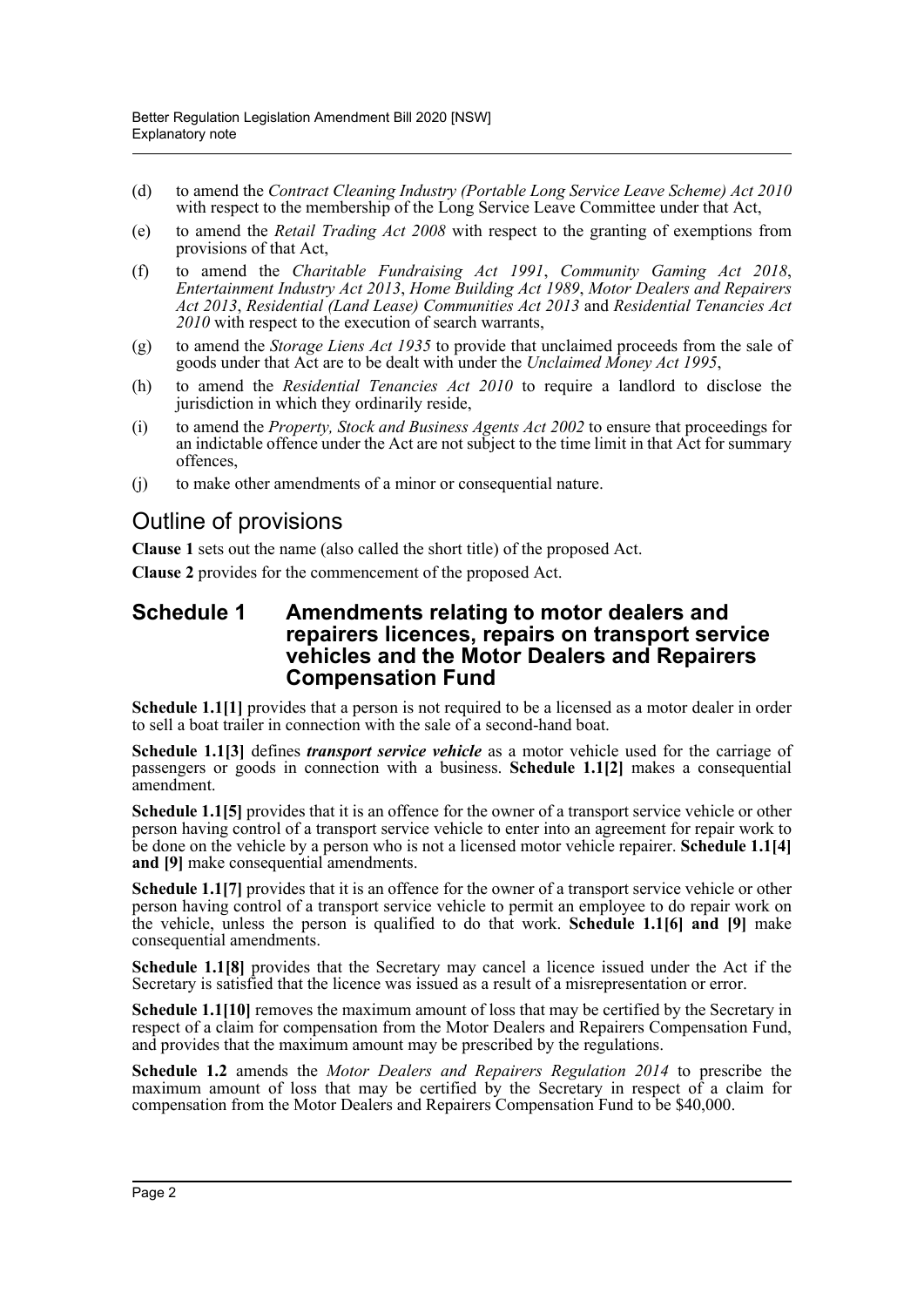## **Schedule 2 Amendments relating to search warrants**

**Schedule 2.1–2.4 and 2.6–2.8** amend the *Charitable Fundraising Act 1991*, *Community Gaming Act 2018*, *Entertainment Industry Act 2013*, *Home Building Act 1989*, *Motor Dealers and Repairers Act 2013*, *Residential (Land Lease) Communities Act 2013* and *Residential Tenancies Act 2010*, respectively, by—

- (a) removing the requirement that a person executing a search warrant under those Acts must be accompanied by a police officer when doing so, and
- (b) making it clear that a police officer may accompany a person executing a search warrant under those Acts as if the police officer were named in the warrant.

**Schedule 2.4** also amends the *Home Building Act 1989* to ensure that the provision of that Act relating to search warrants is consistent with equivalent provisions of the other Acts amended by Schedule 2. **Schedule 2.5** makes a consequential amendment.

### **Schedule 3 Amendments relating to unclaimed money under Storage Liens Act 1935**

**Schedule 3.1[1]** amends the *Storage Liens Act 1935* to provide that the surplus (if any) remaining after the storer of goods sells the goods to settle a debt owed to the storer is to be dealt with as unclaimed money under the *Unclaimed Money Act 1995*, if it is not claimed within 14 days after the sale. **Schedule 3.2** makes a consequential amendment to the *Storage Liens Regulation 2019*.

**Schedule 3.1[2]** provides for the making of savings and transitional regulations consequent on the amendment of the *Storage Liens Act 1935* and provides that the amendment made by **Schedule 3.1[1]** does not extend to a surplus arising from goods sold before that amendment was made.

### **Schedule 4 Amendments relating to exemptions under Retail Trading Act 2008**

**Schedule 4.1[1]** amends the *Retail Trading Act 2008* to provide that an application for an exemption from trading restrictions under that Act is to be in the form approved by the Secretary, rather than the form prescribed by the regulations.

**Schedule 4.1[2]** provides for the public exhibition of an application for an exemption from a trading restriction before the application is determined by the Secretary. **Schedule 4.2** repeals the *Retail Trading Regulation 2014* as a consequence.

**Schedule 4.1[3]** provides that clause 6 of the *Retail Trading Regulation 2014* continues to apply in respect of an application for an exemption made, but not finally determined, before the repeal of that Regulation.

### **Schedule 5 Amendments relating to landlords not ordinarily residing in New South Wales and standard form agreement**

**Schedule 5.1** amends the *Residential Tenancies Act 2010* to require a landlord who does not ordinarily reside in New South Wales to disclose the State, Territory or, if not in Australia, country in which the landlord ordinarily resides. **Schedule 5.2[1] and [2]** make consequential amendments to the standard form agreement under the *Residential Tenancies Regulation 2019*.

**Schedule 5.2[3] and [4]** make minor amendments in the nature of statute law revision.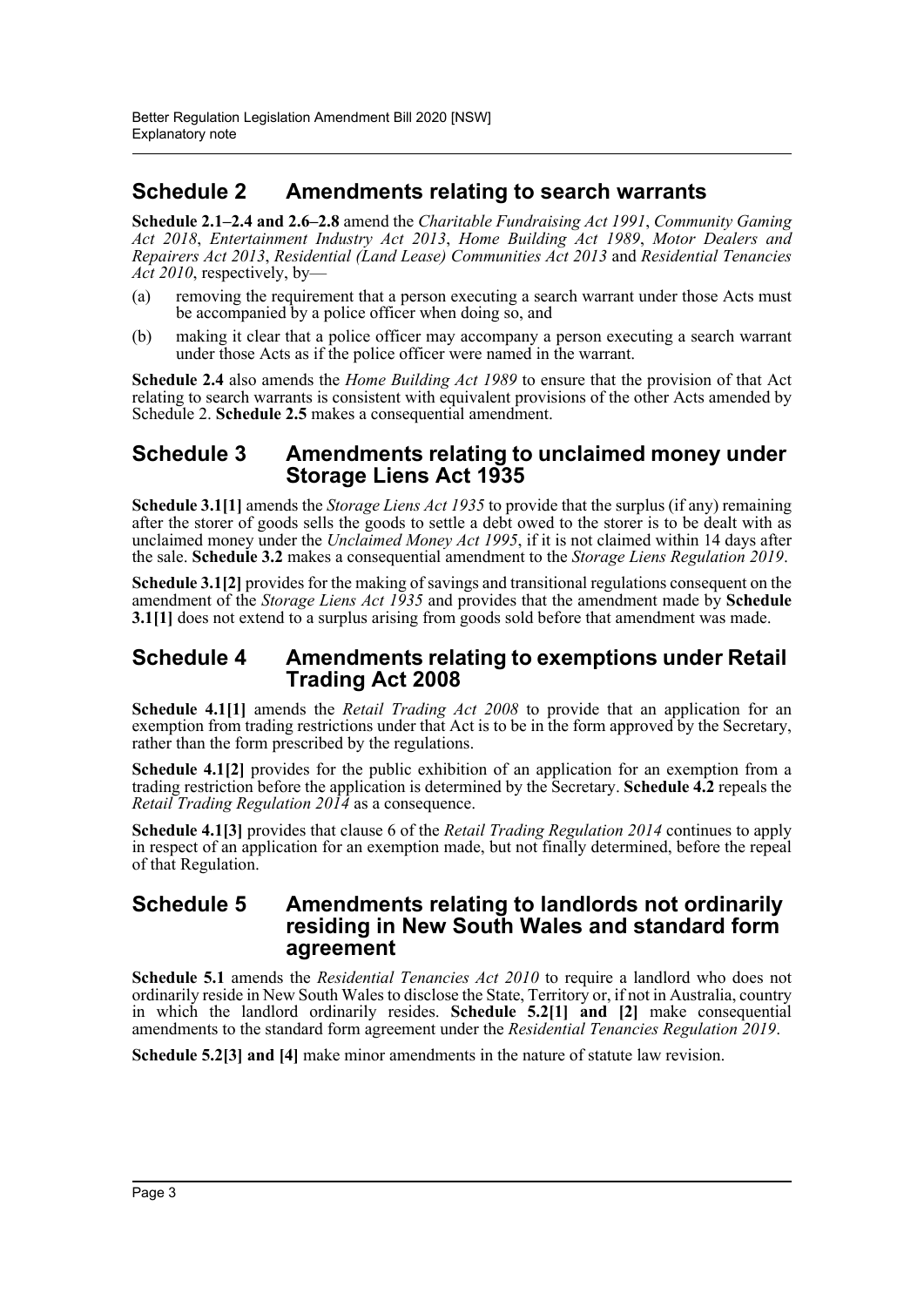## **Schedule 6 Amendments relating to exemptions under Pawnbrokers and Second-hand Dealers Act 1996**

**Schedule 6.1[1]** amends the *Pawnbrokers and Second-hand Dealers Act 1996* to authorise the Secretary to grant exemptions from the operation of that Act or of specified provisions of that Act. **Schedule 6.1[2] and 6.2** make consequential amendments.

**Schedule 6.1[3]** provides that existing exemptions, prescribed by the regulations, continue to apply.

## **Schedule 7 Miscellaneous amendments to other Acts**

#### **Contract Cleaning Industry (Portable Long Service Leave Scheme) Act 2010 No 122**

**Schedule 7.1[1]** updates a reference to the United Workers Union (NSW Branch).

**Schedule 7.1[2]** provides that 2 of the members of the Long Service Leave Committee are to be persons who, in the opinion of the Minister, have knowledge of, and experience in, the contract cleaning industry. **Schedule 7.1[3]** makes a consequential amendment.

#### **Gas and Electricity (Consumer Safety) Act 2017 No 15**

**Schedule 7.2[1]** provides that an electrical installation under the *Gas and Electricity (Consumer Safety) Act 2017* (*the Act*) does not include meters that are used, or intended for use, in the generation, transmission or distribution of electricity and are owned by an electricity supply authority and located at a place owned or occupied by the authority.

**Schedule 7.2[2]** provides that regulations under the Act relating to the examination and testing of gas meters extend to gas meters associated with certain autogas installations or gas appliances in a workplace.

**Schedule 7.2[3]** authorises the Secretary to exempt persons from the operation of provisions of the Act relating to the sale and connection of gas appliances that have not been certified. **Schedule 7.2[5]** makes a consequential amendment.

**Schedule 7.2[4]** makes it clear that a person must hold the relevant trade certificate to carry out autogas work on an autogas installation that is designed for use with liquefied natural gas.

**Schedule 7.2[6]–[25]** expand the investigation and inspection powers set out in Division 2 of Part 7 of the Act to include the inspection and investigation of autogas installations.

#### **Property, Stock and Business Agents Act 2002 No 66**

**Schedule 7.3** amends the *Property, Stock and Business Agents Act 2002* to ensure that the time limit for commencing proceedings for summary offences under that Act does not extend to the commencement of proceedings for an indictable offence (whether or not the proceedings are taken on indictment).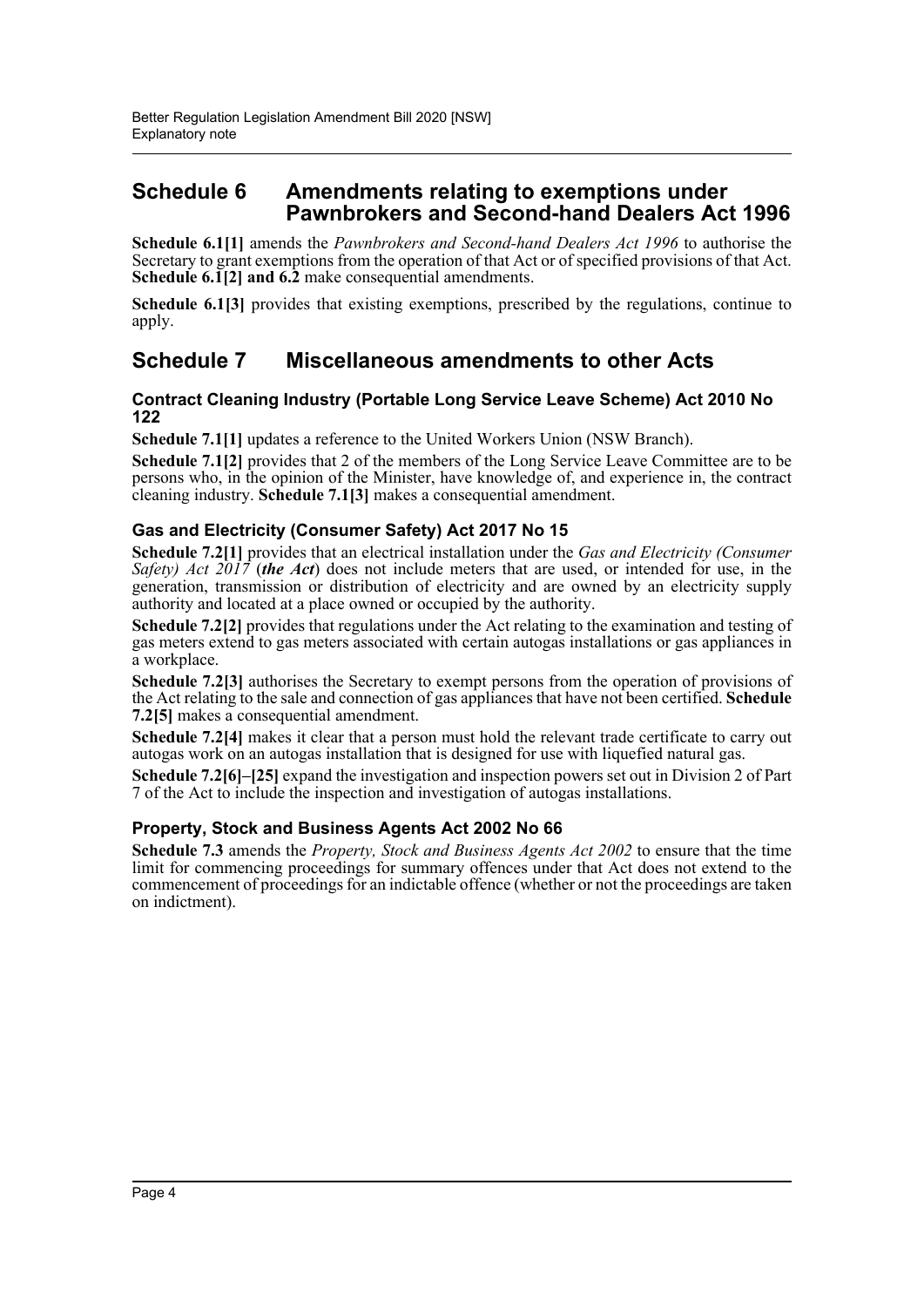First print



New South Wales

# **Better Regulation Legislation Amendment Bill 2020**

# **Contents**

|                   |   |                                                                                                                                                                       | Page |
|-------------------|---|-----------------------------------------------------------------------------------------------------------------------------------------------------------------------|------|
|                   |   | Name of Act                                                                                                                                                           | 3    |
|                   | 2 | Commencement                                                                                                                                                          | 3    |
| Schedule 1        |   | Amendments relating to motor dealers and repairers licences,<br>repairs on transport service vehicles and the Motor Dealers and<br><b>Repairers Compensation Fund</b> | 4    |
| <b>Schedule 2</b> |   | Amendments relating to search warrants                                                                                                                                | 6    |
| Schedule 3        |   | Amendments relating to unclaimed money under Storage Liens<br><b>Act 1935</b>                                                                                         | 9    |
| Schedule 4        |   | Amendments relating to exemptions under Retail Trading Act 2008                                                                                                       | 11   |
| Schedule 5        |   | Amendments relating to landlords not ordinarily residing in New<br>South Wales and standard form agreement                                                            | 12   |
| Schedule 6        |   | Amendments relating to exemptions under Pawnbrokers and<br><b>Second-hand Dealers Act 1996</b>                                                                        | 13   |
| <b>Schedule 7</b> |   | <b>Miscellaneous amendments to other Acts</b>                                                                                                                         | 15   |
|                   |   |                                                                                                                                                                       |      |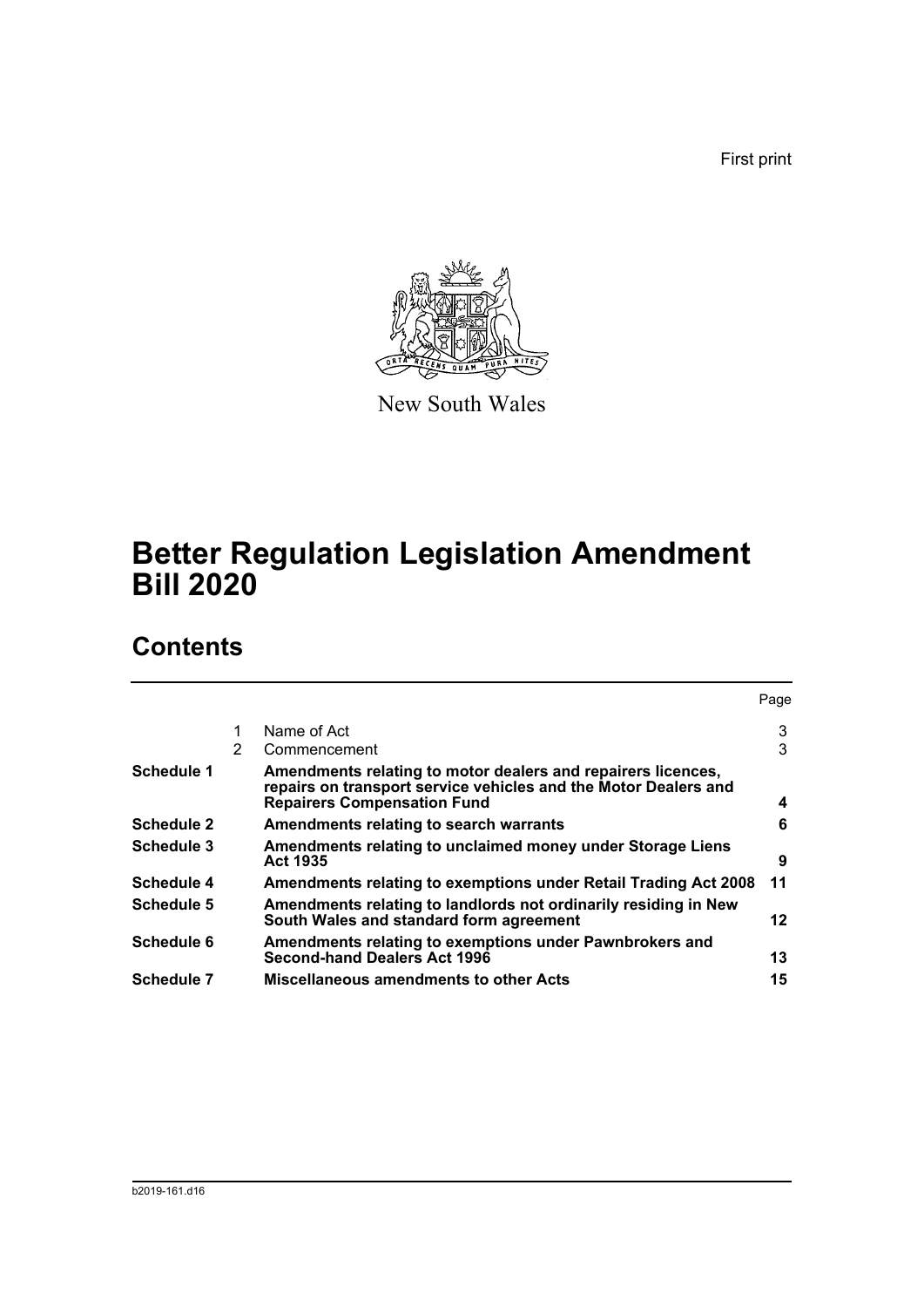

New South Wales

# **Better Regulation Legislation Amendment Bill 2020**

No , 2020

## **A Bill for**

An Act to amend various Acts and Regulations administered by the Minister for Better Regulation and Innovation; and for related purposes.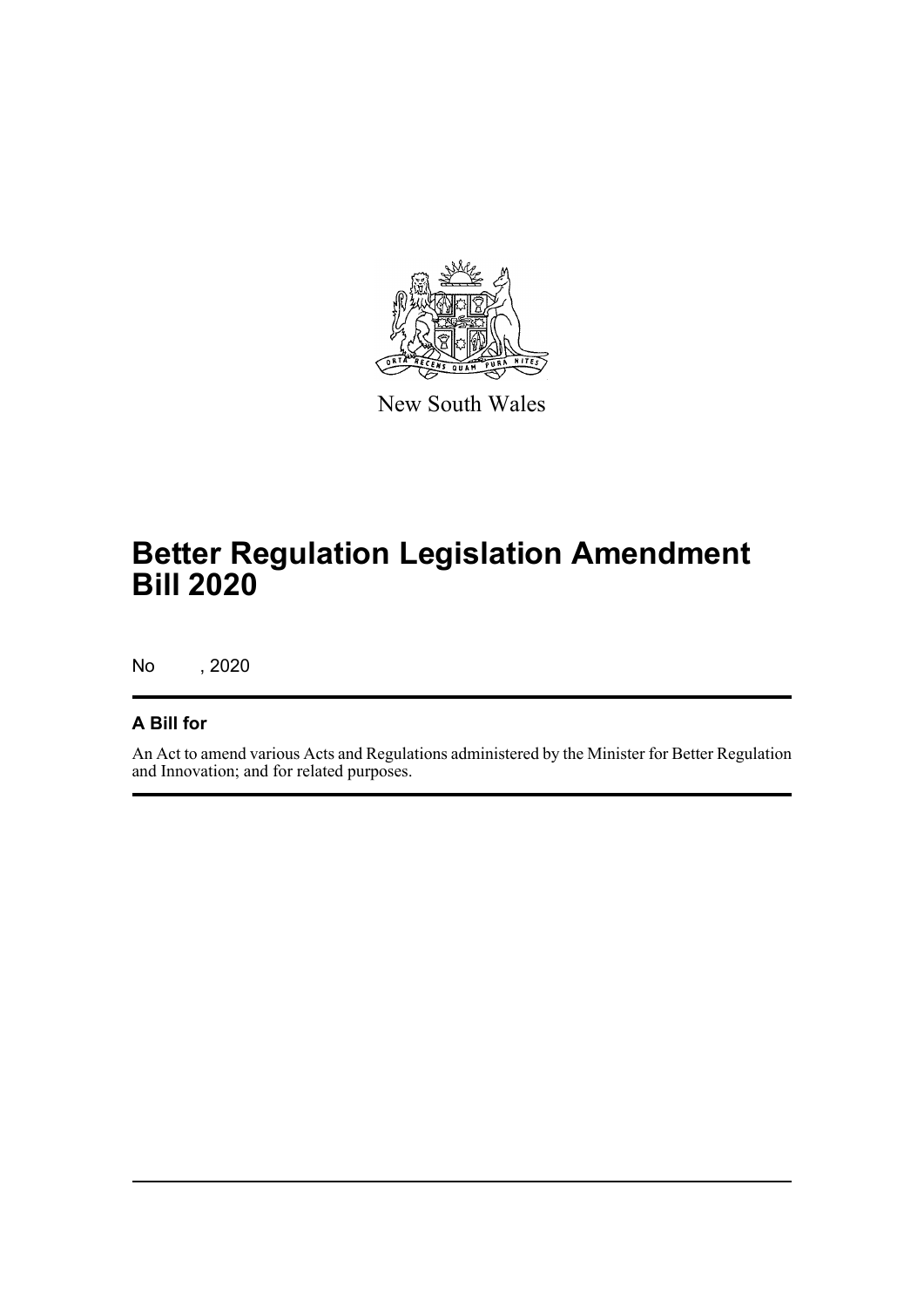Better Regulation Legislation Amendment Bill 2020 [NSW]

<span id="page-6-1"></span><span id="page-6-0"></span>

| The Legislature of New South Wales enacts—                                                             |          |
|--------------------------------------------------------------------------------------------------------|----------|
| Name of Act                                                                                            | 2        |
| This Act is the <i>Better Regulation Legislation Amendment Act 2020</i> .                              | 3        |
| <b>Commencement</b>                                                                                    |          |
| This Act commences on the date of assent to this Act, except as follows—                               | 5        |
| Schedule 2.1 commences on the later of the following—<br>(a)<br>the date of assent to this Act,<br>(1) | 6<br>7   |
| the commencement of Schedule 1[26] to the Charitable Fundraising<br>(11)<br>Amendment Act 2018,        | 8<br>9   |
| Schedules 3 and 7.2[3] and [5] commence on a day or days to be appointed by<br>(b)<br>proclamation.    | 10<br>11 |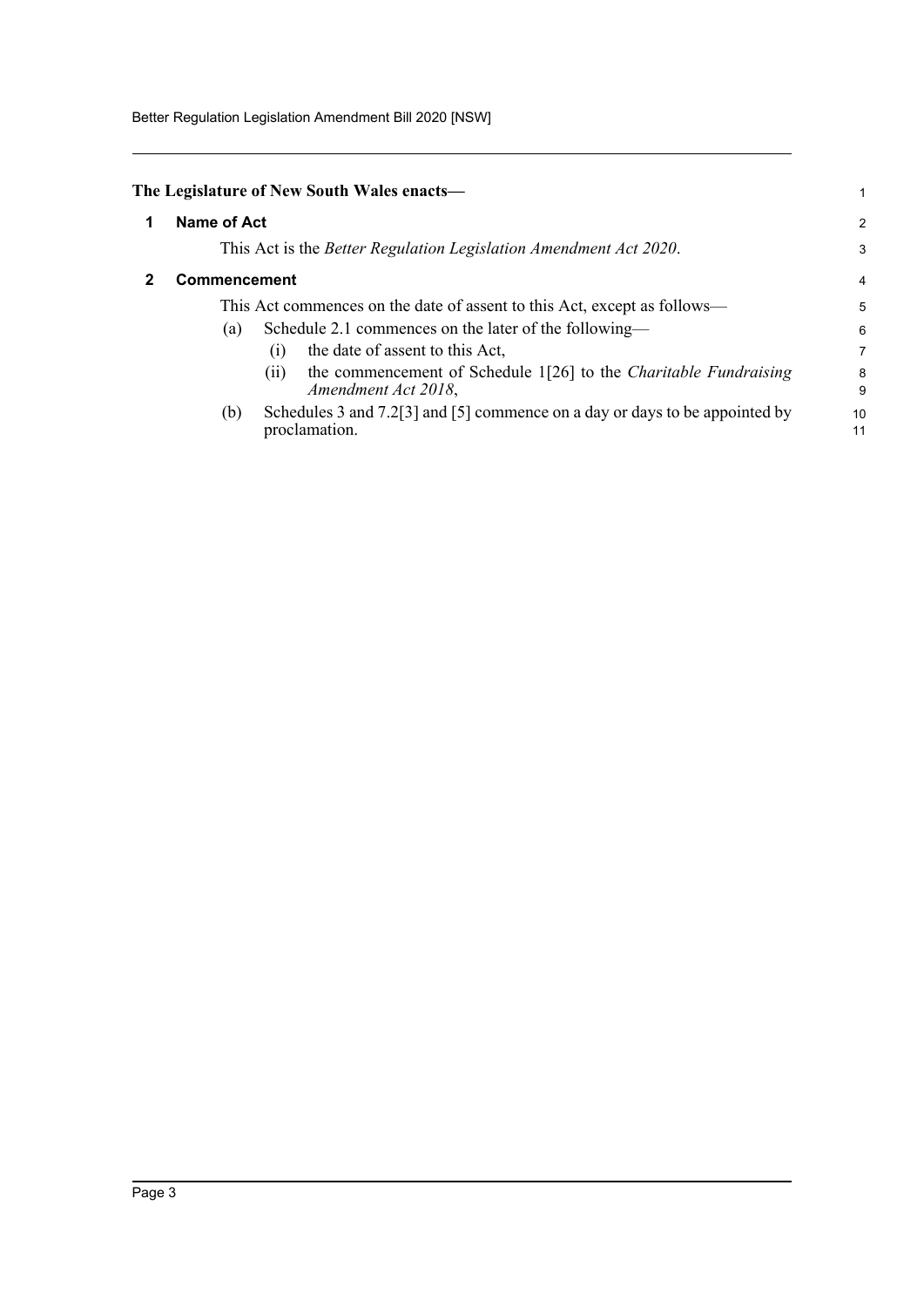<span id="page-7-0"></span>

| <b>Schedule 1</b> |                         | Amendments relating to motor dealers and<br>repairers licences, repairs on transport service<br>vehicles and the Motor Dealers and Repairers<br><b>Compensation Fund</b>                                                                                                                                                                                                                                                                                                                                                                        | $\mathbf 1$<br>$\overline{c}$<br>$\mathbf{3}$<br>4 |
|-------------------|-------------------------|-------------------------------------------------------------------------------------------------------------------------------------------------------------------------------------------------------------------------------------------------------------------------------------------------------------------------------------------------------------------------------------------------------------------------------------------------------------------------------------------------------------------------------------------------|----------------------------------------------------|
| 1.1               |                         | Motor Dealers and Repairers Act 2013 No 107                                                                                                                                                                                                                                                                                                                                                                                                                                                                                                     | 5                                                  |
| [1]               |                         | <b>Section 5 Motor dealers</b>                                                                                                                                                                                                                                                                                                                                                                                                                                                                                                                  | 6                                                  |
|                   |                         | Insert after section $5(4)$ —                                                                                                                                                                                                                                                                                                                                                                                                                                                                                                                   | $\overline{7}$                                     |
|                   | (5)                     | A person does not carry on the business of a motor dealer merely because the<br>person sells a trailer for the conveyance of a second-hand boat sold by the<br>person.                                                                                                                                                                                                                                                                                                                                                                          | 8<br>9<br>10                                       |
| [2]               | Section 10, heading     |                                                                                                                                                                                                                                                                                                                                                                                                                                                                                                                                                 | 11                                                 |
|                   |                         | Omit the heading. Insert instead—                                                                                                                                                                                                                                                                                                                                                                                                                                                                                                               | 12                                                 |
|                   | 10<br><b>Definition</b> |                                                                                                                                                                                                                                                                                                                                                                                                                                                                                                                                                 | 13                                                 |
| $[3]$             |                         | Section 10, definition of "transport service vehicle"                                                                                                                                                                                                                                                                                                                                                                                                                                                                                           | 14                                                 |
|                   |                         | Omit the definition of <i>transport service owner</i> .                                                                                                                                                                                                                                                                                                                                                                                                                                                                                         | 15                                                 |
|                   | Insert instead-         |                                                                                                                                                                                                                                                                                                                                                                                                                                                                                                                                                 | 16                                                 |
|                   |                         | <i>transport service vehicle</i> means a motor vehicle used for the carriage of<br>passengers or goods in connection with a business.                                                                                                                                                                                                                                                                                                                                                                                                           | 17<br>18                                           |
| [4]               |                         | Section 15 Repair work must be done by licensed motor vehicle repairers                                                                                                                                                                                                                                                                                                                                                                                                                                                                         | 19                                                 |
|                   |                         | Omit "or a transport service owner" from section $15(1)$ .                                                                                                                                                                                                                                                                                                                                                                                                                                                                                      | 20                                                 |
| [5]               | Section 15(1A)          |                                                                                                                                                                                                                                                                                                                                                                                                                                                                                                                                                 | 21                                                 |
|                   |                         | Insert after section $15(1)$ —                                                                                                                                                                                                                                                                                                                                                                                                                                                                                                                  | 22                                                 |
|                   | (1A)                    | The owner of a transport service vehicle or other person having control of a<br>transport service vehicle must not, in the course of business, enter into an<br>agreement for any repair work to be done on the vehicle by a person who is not<br>the holder of a motor vehicle repairer's licence.<br>Note. An offence against subsection (1A) committed by a corporation is an executive<br>liability offence attracting executive liability for a director or other person involved in the<br>management of the corporation—see section 159. | 23<br>24<br>25<br>26<br>27<br>28<br>29             |
| [6]               |                         | Section 16 Repair work must be done by holder of tradesperson's certificate                                                                                                                                                                                                                                                                                                                                                                                                                                                                     | 30                                                 |
|                   |                         | Omit ", a motor dealer or a transport service owner" from section 16(1).                                                                                                                                                                                                                                                                                                                                                                                                                                                                        | 31                                                 |
|                   |                         | Insert instead "or a motor dealer".                                                                                                                                                                                                                                                                                                                                                                                                                                                                                                             | 32                                                 |
| $[7]$             | Section 16(1A)          |                                                                                                                                                                                                                                                                                                                                                                                                                                                                                                                                                 | 33                                                 |
|                   |                         | Insert after section $16(1)$ —                                                                                                                                                                                                                                                                                                                                                                                                                                                                                                                  | 34                                                 |
|                   | (1A)                    | The owner of a transport service vehicle or other person having control of a<br>transport service vehicle must not permit an employee of the owner or person<br>to do repair work on the vehicle unless the person doing the work—                                                                                                                                                                                                                                                                                                              | 35<br>36<br>37                                     |
|                   |                         | holds a tradesperson's certificate for a class of repair work that includes<br>(a)<br>that work, or                                                                                                                                                                                                                                                                                                                                                                                                                                             | 38<br>39                                           |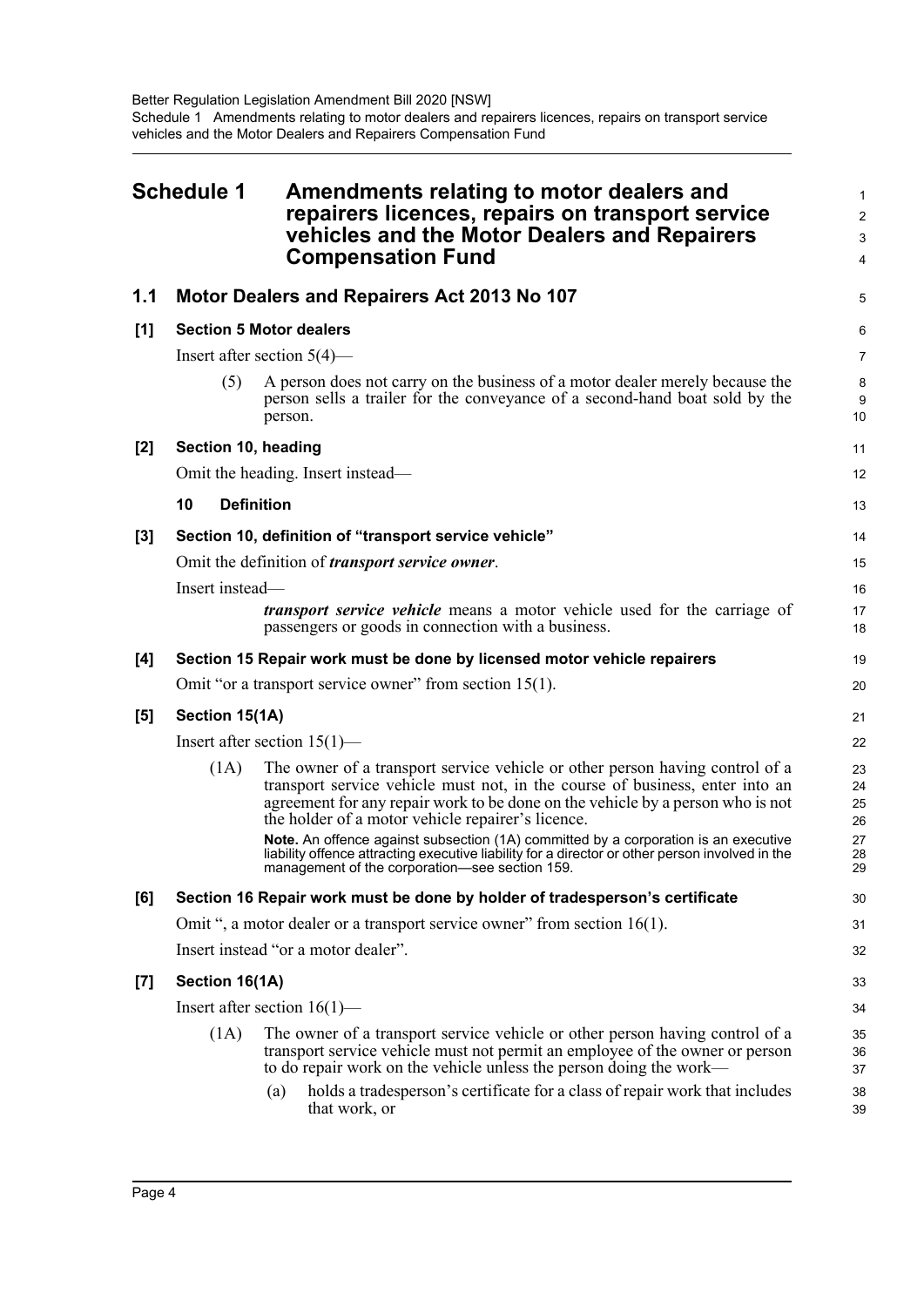|      |     |                         | (b) | is doing the work in the course of an apprentice ship or trainee ship under<br>the supervision of a person who holds a tradesperson's certificate for a<br>class of repair work that includes that work, or                              | 1<br>$\overline{c}$<br>3     |
|------|-----|-------------------------|-----|------------------------------------------------------------------------------------------------------------------------------------------------------------------------------------------------------------------------------------------|------------------------------|
|      |     |                         | (c) | is doing the work in other circumstances prescribed by the regulations<br>for the purposes of this section.                                                                                                                              | 4<br>5                       |
|      |     |                         |     | Note. An offence against subsection (1A) committed by a corporation is an executive<br>liability offence attracting executive liability for a director or other person involved in the<br>management of the corporation-see section 159. | $\,6$<br>$\overline{7}$<br>8 |
| [8]  |     | <b>Section 22A</b>      |     |                                                                                                                                                                                                                                          | 9                            |
|      |     |                         |     | Insert after section 22—                                                                                                                                                                                                                 | 10                           |
|      | 22A |                         |     | <b>Revocation of licences by Secretary</b>                                                                                                                                                                                               | 11                           |
|      |     | (1)                     |     | The Secretary may, by notice in writing given to a licence holder (a<br><i>cancellation notice</i> ), cancel the licence if the Secretary is satisfied that—                                                                             | 12<br>13                     |
|      |     |                         | (a) | the licence was granted, renewed or restored because of a<br>misrepresentation made by the holder, or                                                                                                                                    | 14<br>15                     |
|      |     |                         | (b) | the licence was granted, renewed or restored in error (whether as a result<br>of a misrepresentation by the holder or not).                                                                                                              | 16<br>17                     |
|      |     | (2)                     |     | A cancellation notice takes effect on the day that it is given to the licence<br>holder or on a later day specified in the notice.                                                                                                       | 18<br>19                     |
|      |     | (3)                     |     | The Secretary may, by further notice given to the licence holder (a <i>restoration</i><br><i>notice</i> ), restore a licence cancelled under this section if the Secretary is<br>satisfied that-                                         | 20<br>21<br>22               |
|      |     |                         | (a) | the licence holder acted in good faith, or                                                                                                                                                                                               | 23                           |
|      |     |                         | (b) | the error has been rectified, or                                                                                                                                                                                                         | 24                           |
|      |     |                         | (c) | the licence should be restored.                                                                                                                                                                                                          | 25                           |
|      |     | (4)                     |     | A restoration notice takes effect on the day that it is given to the licence holder,<br>or on a later day specified in the notice.                                                                                                       | 26<br>27                     |
| [9]  |     | executive liability     |     | Section 159 Liability of directors etc for offences by corporation-offences attracting                                                                                                                                                   | 28<br>29                     |
|      |     |                         |     | Omit section $159(1)(b)$ . Insert instead—                                                                                                                                                                                               | 30                           |
|      |     |                         | (b) | section 15(1) or $(1A)$ or $16(1)$ or $(1A)$ .                                                                                                                                                                                           | 31                           |
| [10] |     |                         |     | <b>Section 171 Certification of loss</b>                                                                                                                                                                                                 | 32                           |
|      |     |                         |     | Omit "\$40,000" from section 171(2).                                                                                                                                                                                                     | 33                           |
|      |     |                         |     | Insert instead "the amount prescribed by the regulations".                                                                                                                                                                               | 34                           |
| 1.2  |     |                         |     | <b>Motor Dealers and Repairers Regulation 2014</b>                                                                                                                                                                                       | 35                           |
|      |     | <b>Clause 53A</b>       |     |                                                                                                                                                                                                                                          | 36                           |
|      |     | Insert after clause 53- |     |                                                                                                                                                                                                                                          | 37                           |
|      | 53A |                         |     | <b>Certification of loss</b>                                                                                                                                                                                                             | 38                           |
|      |     |                         |     | For the purposes of section $171(2)$ of the Act, the amount of \$40,000 is                                                                                                                                                               | 39                           |
|      |     |                         |     | prescribed.                                                                                                                                                                                                                              | 40                           |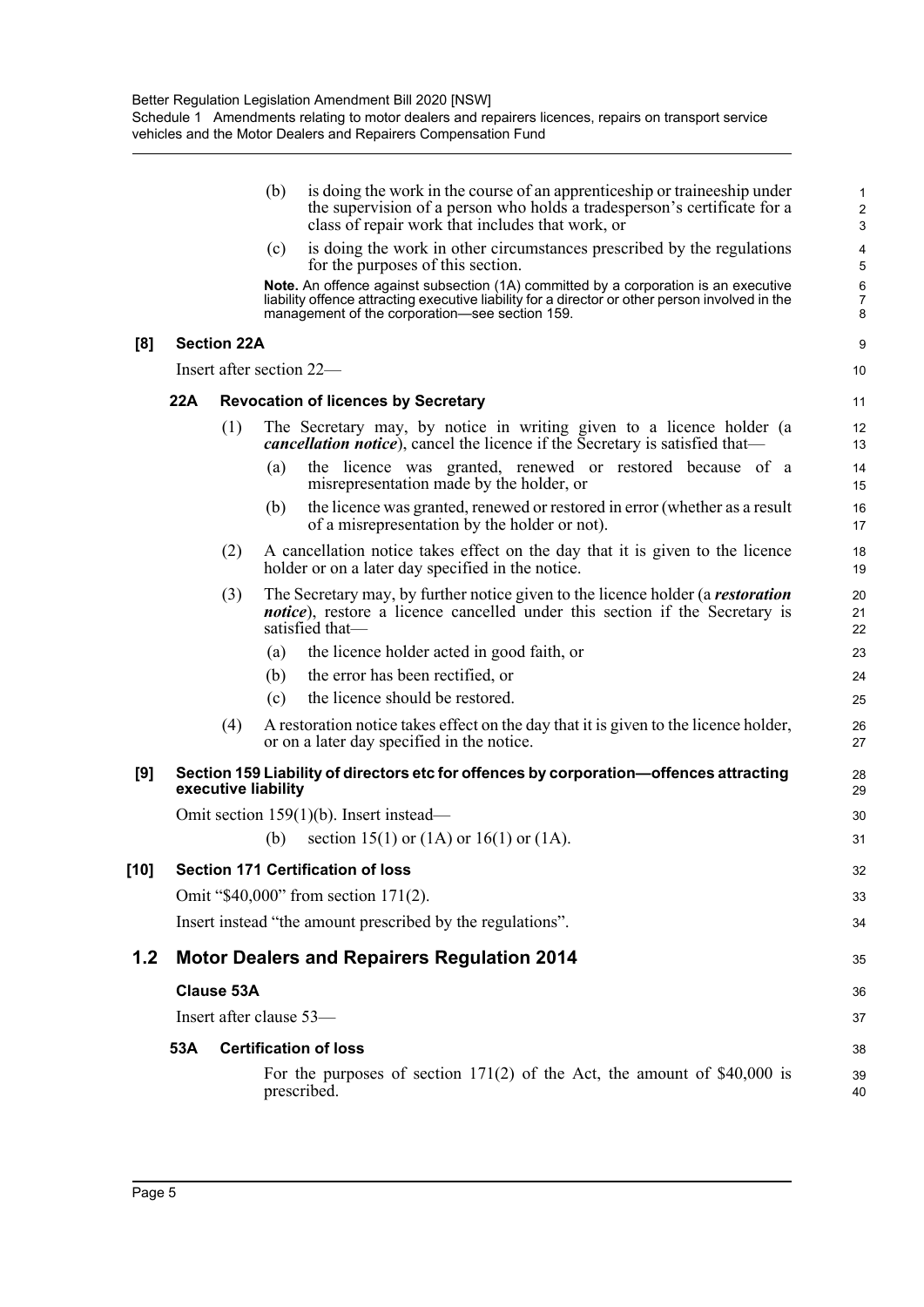<span id="page-9-0"></span>

|                                | <b>Schedule 2</b>         |                 | Amendments relating to search warrants                                                                                                                                                                                              | $\mathbf{1}$                |
|--------------------------------|---------------------------|-----------------|-------------------------------------------------------------------------------------------------------------------------------------------------------------------------------------------------------------------------------------|-----------------------------|
| 2.1                            |                           |                 | <b>Charitable Fundraising Act 1991 No 69</b>                                                                                                                                                                                        | $\mathbf{2}$                |
| [1]                            | Act 2018)                 |                 | Section 25I Search warrants (as inserted by the Charitable Fundraising Amendment                                                                                                                                                    | 3<br>4                      |
|                                |                           |                 | Omit ", when accompanied by a police officer," from section 25I(2).                                                                                                                                                                 | 5                           |
| [2]                            |                           | Section 25I(2A) |                                                                                                                                                                                                                                     | 6                           |
|                                |                           |                 | Insert after section 25I(2)-                                                                                                                                                                                                        | $\overline{7}$              |
|                                |                           | (2A)            | A police officer may accompany an authorised officer who enters premises<br>and searches for evidence under a search warrant as if the police officer were<br>named in the warrant.                                                 | 8<br>$\boldsymbol{9}$<br>10 |
| 2.2                            |                           |                 | <b>Community Gaming Act 2018 No 60</b>                                                                                                                                                                                              | 11                          |
| $[1]$                          |                           |                 | <b>Section 26 Search warrants</b>                                                                                                                                                                                                   | 12                          |
|                                |                           |                 | Omit ", when accompanied by a police officer," from section $26(2)$ .                                                                                                                                                               | 13                          |
| $[2]$                          |                           | Section 26(2A)  |                                                                                                                                                                                                                                     | 14                          |
|                                |                           |                 | Insert after section $26(2)$ —                                                                                                                                                                                                      | 15                          |
|                                |                           | (2A)            | A police officer may accompany an authorised officer who enters premises<br>and searches for evidence under a search warrant as if the police officer were<br>named in the warrant.                                                 | 16<br>17<br>18              |
| 2.3                            |                           |                 | <b>Entertainment Industry Act 2013 No 73</b>                                                                                                                                                                                        | 19                          |
| [1]                            |                           |                 | <b>Section 28 Search warrants</b>                                                                                                                                                                                                   | 20                          |
|                                |                           |                 | Omit ", when accompanied by a police officer," from section 28(2).                                                                                                                                                                  | 21                          |
| $[2]$                          |                           | Section 28(2A)  |                                                                                                                                                                                                                                     | 22                          |
|                                |                           |                 | Insert after section $28(2)$ —                                                                                                                                                                                                      | 23                          |
|                                |                           | (2A)            | A police officer may accompany an authorised officer who enters premises<br>and searches for evidence under a search warrant as if the police officer were<br>named in the warrant.                                                 | 24<br>25<br>26              |
| 2.4                            |                           |                 | Home Building Act 1989 No 147                                                                                                                                                                                                       | 27                          |
| [1]                            |                           |                 | <b>Section 126 Power of entry</b>                                                                                                                                                                                                   | 28                          |
|                                |                           |                 | Omit section 126 (4)–(6) and (7).                                                                                                                                                                                                   | 29                          |
| [2]                            | <b>Section 126A</b>       |                 |                                                                                                                                                                                                                                     | 30                          |
|                                | Insert after section 126— |                 |                                                                                                                                                                                                                                     | 31                          |
| 126A<br><b>Search warrants</b> |                           |                 |                                                                                                                                                                                                                                     | 32                          |
|                                |                           | (1)             | An authorised person may apply to an issuing officer for a search warrant if<br>the applicant has reasonable grounds for believing that a provision of this Act<br>or the regulations has been or is being contravened on premises. | 33<br>34<br>35              |
|                                |                           | (2)             | An issuing officer to whom an application for a search warrant is made under<br>this section may, if satisfied that there are reasonable grounds for doing so,                                                                      | 36<br>37                    |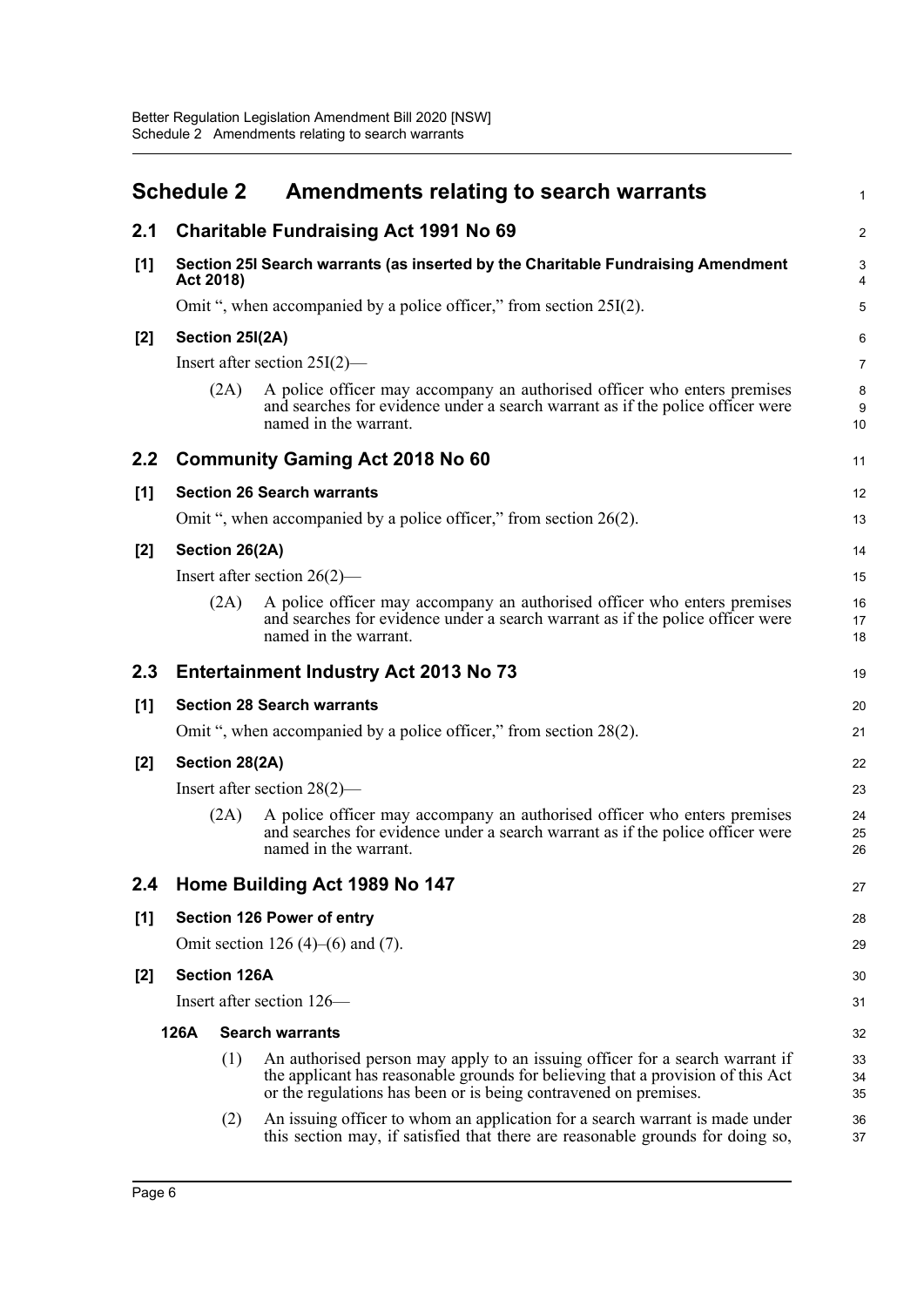|       |                 | issue a search warrant authorising an authorised person named in the warrant<br>and any other person named in the warrant-                                                          | $\mathbf{1}$<br>$\overline{2}$ |
|-------|-----------------|-------------------------------------------------------------------------------------------------------------------------------------------------------------------------------------|--------------------------------|
|       |                 | to enter the premises concerned, and<br>(a)                                                                                                                                         | $\mathbf{3}$                   |
|       |                 | to search the premises for evidence of a contravention of this Act or the<br>(b)<br>regulations.                                                                                    | 4<br>5                         |
|       | (3)             | A police officer may accompany an authorised person who enters premises<br>and searches for evidence under a search warrant as if the police officer were<br>named in the warrant.  | 6<br>$\overline{7}$<br>$\bf 8$ |
|       | (4)             | Division 4 of Part 5 of the Law Enforcement (Powers and Responsibilities) Act<br>2002 applies to a search warrant issued under this section.                                        | 9<br>10                        |
|       | (5)             | In this section-                                                                                                                                                                    | 11                             |
|       |                 | <b><i>authorised person</i></b> means a person authorised to enter premises by section<br>126.                                                                                      | 12<br>13                       |
|       |                 | <i>issuing officer</i> means an authorised officer within the meaning of the Law<br>Enforcement (Powers and Responsibilities) Act 2002.                                             | 14<br>15                       |
| 2.5   |                 | Law Enforcement (Powers and Responsibilities) Act 2002 No 103                                                                                                                       | 16                             |
|       |                 | <b>Schedule 2 Search warrants under other Acts</b>                                                                                                                                  | 17                             |
|       |                 | Omit "section 126" from the matter relating to the <i>Home Building Act 1989</i> .                                                                                                  | 18                             |
|       |                 | Insert instead "section 126A".                                                                                                                                                      | 19                             |
| 2.6   |                 | Motor Dealers and Repairers Act 2013 No 107                                                                                                                                         | 20                             |
| [1]   |                 | <b>Section 154 Search warrants</b>                                                                                                                                                  | 21                             |
|       |                 | Omit ", when accompanied by a police officer," from section 154(2).                                                                                                                 | 22                             |
| $[2]$ | Section 154(2A) |                                                                                                                                                                                     | 23                             |
|       |                 | Insert after section $154(2)$ —                                                                                                                                                     | 24                             |
|       | (2A)            | A police officer may accompany an authorised officer who enters premises<br>and searches for evidence under a search warrant as if the police officer were<br>named in the warrant. | 25<br>26<br>27                 |
| 2.7   |                 | Residential (Land Lease) Communities Act 2013 No 97                                                                                                                                 | 28                             |
| $[1]$ |                 | <b>Section 183 Search warrants</b>                                                                                                                                                  | 29                             |
|       |                 | Omit ", when accompanied by a police officer," from section 183(2).                                                                                                                 | 30                             |
| $[2]$ | Section 183(2A) |                                                                                                                                                                                     | 31                             |
|       |                 | Insert after section $183(2)$ —                                                                                                                                                     | 32                             |
|       | (2A)            | A police officer may accompany an investigator who enters premises and<br>searches for evidence under a search warrant as if the police officer were<br>named in the warrant.       | 33<br>34<br>35                 |
| 2.8   |                 | <b>Residential Tenancies Act 2010 No 42</b>                                                                                                                                         | 36                             |
| $[1]$ |                 | <b>Section 200 Search warrants</b>                                                                                                                                                  | 37                             |
|       |                 |                                                                                                                                                                                     |                                |
|       |                 | Omit ", when accompanied by a police officer," from section 200(2).                                                                                                                 | 38                             |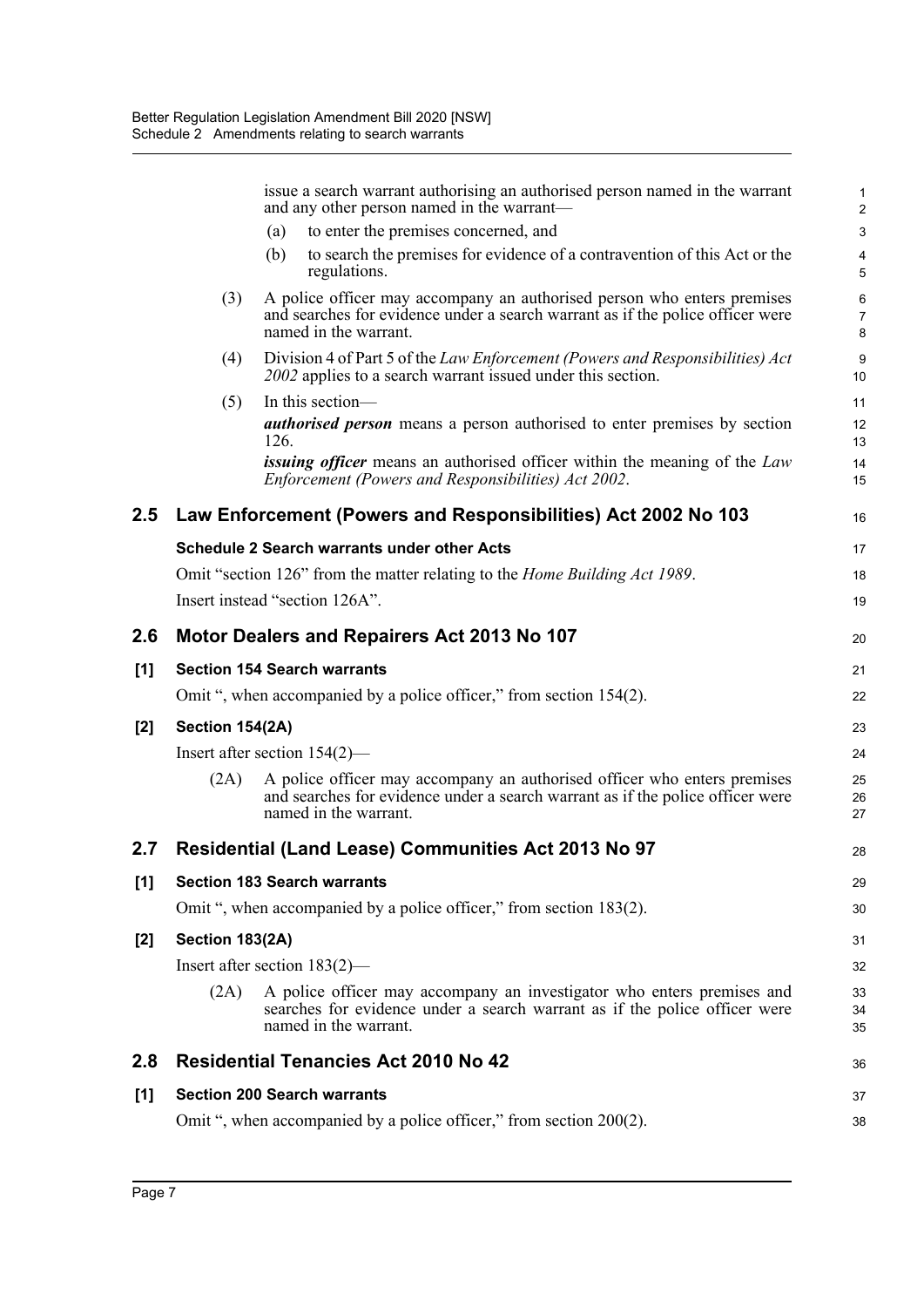### **[2] Section 200(2A)**

Insert after section 200(2)—

(2A) A police officer may accompany an investigator who enters premises and searches for evidence under a search warrant as if the police officer were named in the warrant.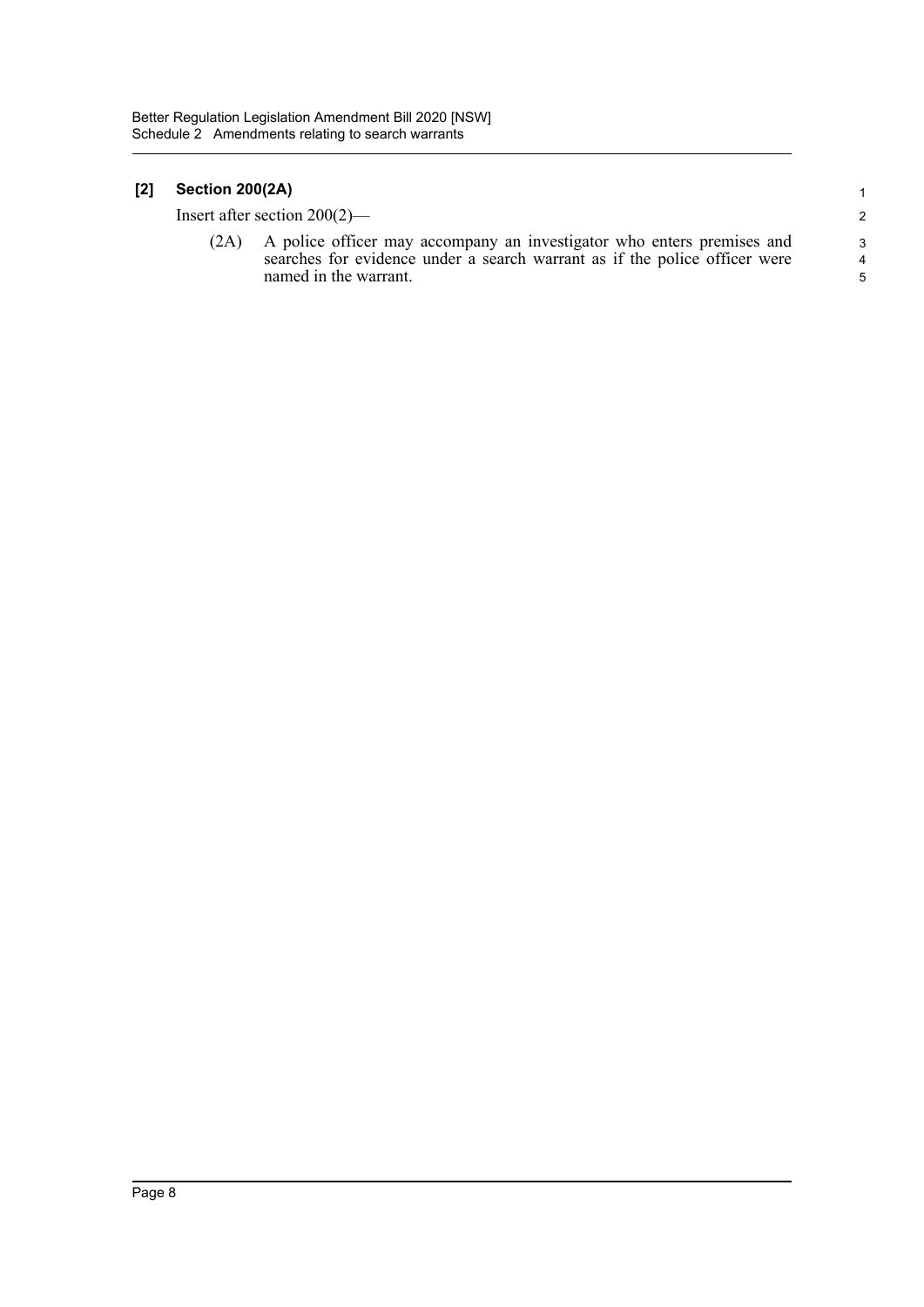<span id="page-12-0"></span>

| <b>Schedule 3</b> |             |                   | Amendments relating to unclaimed money under<br><b>Storage Liens Act 1935</b>                                                                                                                                                                                                              |                                   |  |
|-------------------|-------------|-------------------|--------------------------------------------------------------------------------------------------------------------------------------------------------------------------------------------------------------------------------------------------------------------------------------------|-----------------------------------|--|
| 3.1               |             |                   | Storage Liens Act 1935 No 19                                                                                                                                                                                                                                                               | 3                                 |  |
| [1]               |             |                   | Section 8 Disposition of proceeds of sale                                                                                                                                                                                                                                                  | 4                                 |  |
|                   |             |                   | Omit section $8(2)$ –(4). Insert instead—                                                                                                                                                                                                                                                  | 5                                 |  |
|                   |             | (2)               | If the surplus is not demanded by a person entitled to the surplus within 14<br>days after the sale, the surplus is to be dealt with as if the storer were an<br>enterprise and the surplus were unclaimed money for the purposes of the<br>Unclaimed Money Act 1995.                      | $\,6$<br>$\overline{7}$<br>8<br>9 |  |
| [2]               |             | <b>Schedule 1</b> |                                                                                                                                                                                                                                                                                            | 10                                |  |
|                   |             |                   | Insert at the end of the Act-                                                                                                                                                                                                                                                              | 11                                |  |
|                   |             | <b>Schedule 1</b> | <b>Savings and transitional provisions</b>                                                                                                                                                                                                                                                 | 12                                |  |
|                   | Part 1      |                   | <b>Preliminary</b>                                                                                                                                                                                                                                                                         | 13                                |  |
|                   | 1           |                   | <b>Regulations</b>                                                                                                                                                                                                                                                                         | 14                                |  |
|                   |             | (1)               | The regulations may contain provisions of a savings or transitional nature<br>consequent on the enactment of this Act or any Act that amends this Act.                                                                                                                                     | 15<br>16                          |  |
|                   |             | (2)               | Any such provision-                                                                                                                                                                                                                                                                        | 17                                |  |
|                   |             |                   | may, if the regulations so provide, take effect from the date of assent to<br>(a)<br>the Act concerned or a later date, and                                                                                                                                                                | 18<br>19                          |  |
|                   |             |                   | has effect despite anything to the contrary in this Schedule.<br>(b)                                                                                                                                                                                                                       | 20                                |  |
|                   |             | (3)               | To the extent to which any such provision takes effect from a date that is<br>earlier than the date of its publication on the NSW legislation website, the<br>provision does not operate so as—                                                                                            | 21<br>22<br>23                    |  |
|                   |             |                   | to affect, in a manner prejudicial to any person (other than the State or<br>(a)<br>an authority of the State), the rights of that person existing before the<br>date of its publication, or                                                                                               | 24<br>25<br>26                    |  |
|                   |             |                   | to impose liabilities on any person (other than the State or an authority<br>(b)<br>of the State) in respect of anything done or omitted to be done before the<br>date of its publication.                                                                                                 | 27<br>28<br>29                    |  |
|                   |             | (4)               | Without limiting subclauses $(1)$ and $(2)$ , regulations made for the purposes of<br>this clause may amend this Schedule to provide for additional or different<br>savings and transitional provisions instead of including the provisions in the<br>regulations.                         | 30<br>31<br>32<br>33              |  |
|                   | Part 2      |                   | <b>Provision consequent on enactment of Better</b><br><b>Regulation Legislation Amendment Act 2020</b>                                                                                                                                                                                     | 34<br>35                          |  |
|                   | $\mathbf 2$ |                   | Disposition of proceeds of sale                                                                                                                                                                                                                                                            | 36                                |  |
|                   |             | (1)               | Section $8(2)$ –(4), and the regulations made under those sections, as in force<br>immediately before their repeal by the Better Regulation Legislation<br><i>Amendment Act 2020</i> , continue to apply in respect of the surplus proceeds<br>arising from goods sold before that repeal. | 37<br>38<br>39<br>40              |  |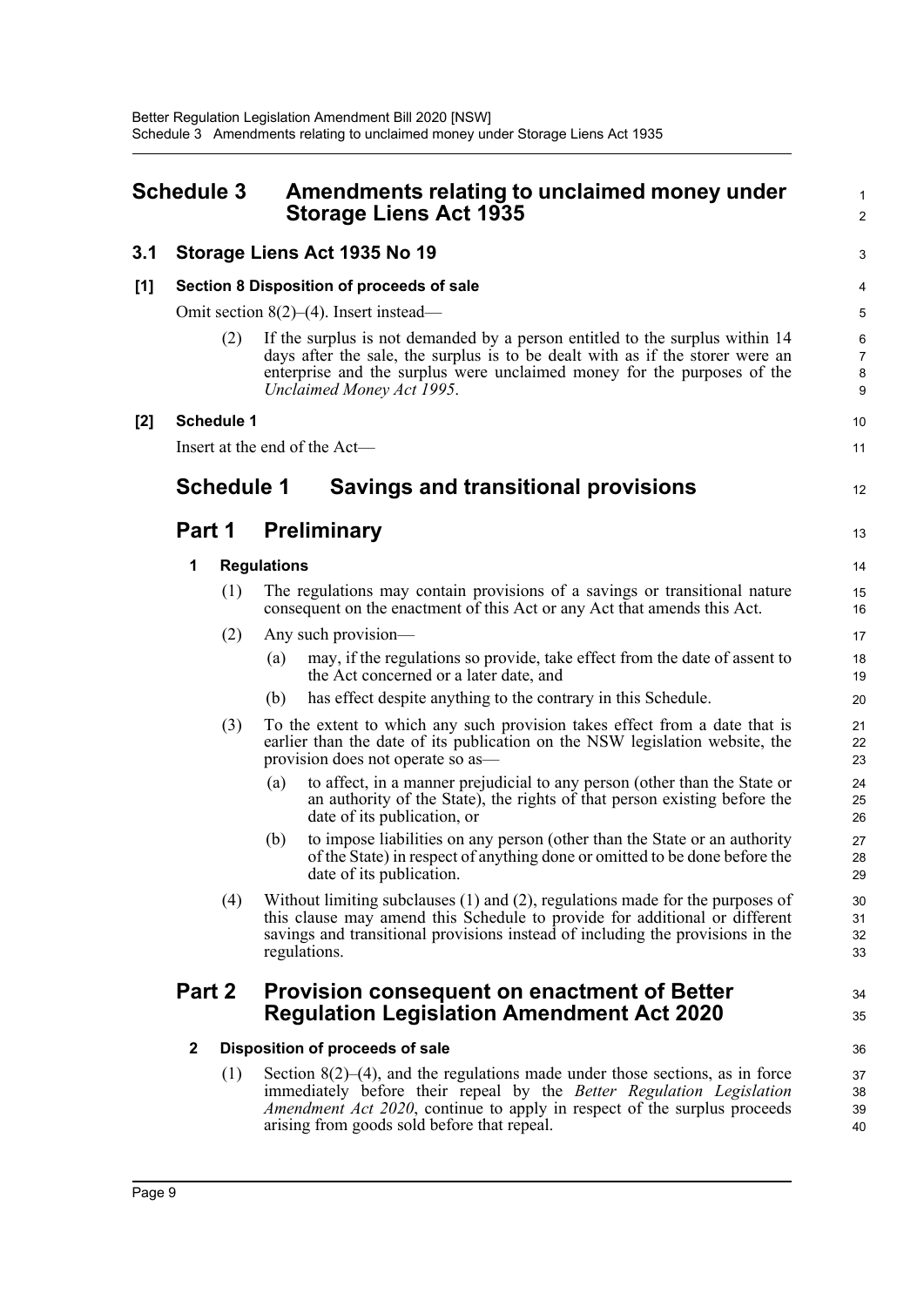(2) Section 8(2), as substituted by the *Better Regulation Legislation Amendment Act 2020*, does not apply in respect of surplus proceeds arising from goods sold before that substitution.

## **3.2 Storage Liens Regulation 2019**

#### **Clauses 5 and 6**

Omit the clauses.

1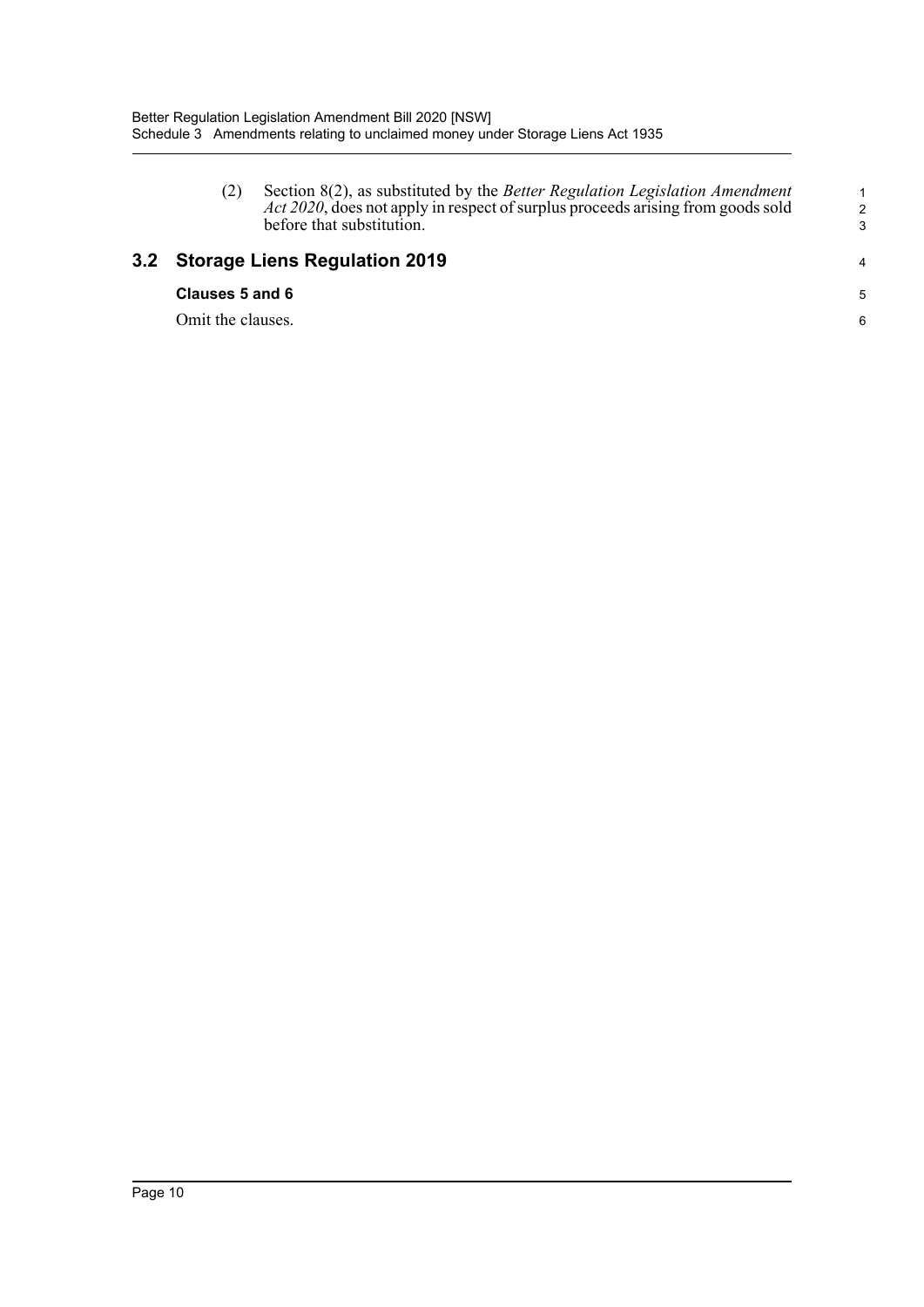<span id="page-14-0"></span>

|       | <b>Schedule 4</b> | <b>Amendments relating to exemptions under Retail</b><br><b>Trading Act 2008</b>                                                                                                    | 1<br>$\overline{2}$ |
|-------|-------------------|-------------------------------------------------------------------------------------------------------------------------------------------------------------------------------------|---------------------|
| 4.1   |                   | <b>Retail Trading Act 2008 No 49</b>                                                                                                                                                | 3                   |
| [1]   |                   | <b>Section 11 Applications for exemptions</b>                                                                                                                                       | 4                   |
|       |                   | Omit "prescribed by the regulations" from section $11(1)(a)$ .                                                                                                                      | 5                   |
|       |                   | Insert instead "approved by the Secretary".                                                                                                                                         | 6                   |
| $[2]$ | Section 11(4)     |                                                                                                                                                                                     | $\overline{7}$      |
|       |                   | Insert after section $11(3)$ —                                                                                                                                                      | 8                   |
|       | (4)               | Before determining an application, the Secretary must—                                                                                                                              | 9                   |
|       |                   | cause the application to be publicly exhibited for a period of at least 14<br>(a)<br>days, and                                                                                      | 10<br>11            |
|       |                   | seek public comment on the application during the public exhibition<br>(b)<br>period, and                                                                                           | 12<br>13            |
|       |                   | have regard to any public comment received during that period.<br>(c)                                                                                                               | 14                  |
| [3]   |                   | Schedule 2 Savings, transitional and other provisions                                                                                                                               | 15                  |
|       |                   | Insert after clause 10-                                                                                                                                                             | 16                  |
|       | Part 5            | <b>Provision consequent on repeal of Retail Trading</b><br><b>Regulation 2014</b>                                                                                                   | 17<br>18            |
|       | 11                | <b>Existing applications for exemptions</b>                                                                                                                                         | 19                  |
|       |                   | Clause 6 of the <i>Retail Trading Regulation 2014</i> continues to apply in respect<br>of an application made, but not finally determined, before the repeal of that<br>Regulation. | 20<br>21<br>22      |
| 4.2   |                   | <b>Retail Trading Regulation 2014</b>                                                                                                                                               | 23                  |
|       | <b>Repeal</b>     |                                                                                                                                                                                     | 24                  |
|       |                   | The Retail Trading Regulation 2014 is repealed.                                                                                                                                     | 25                  |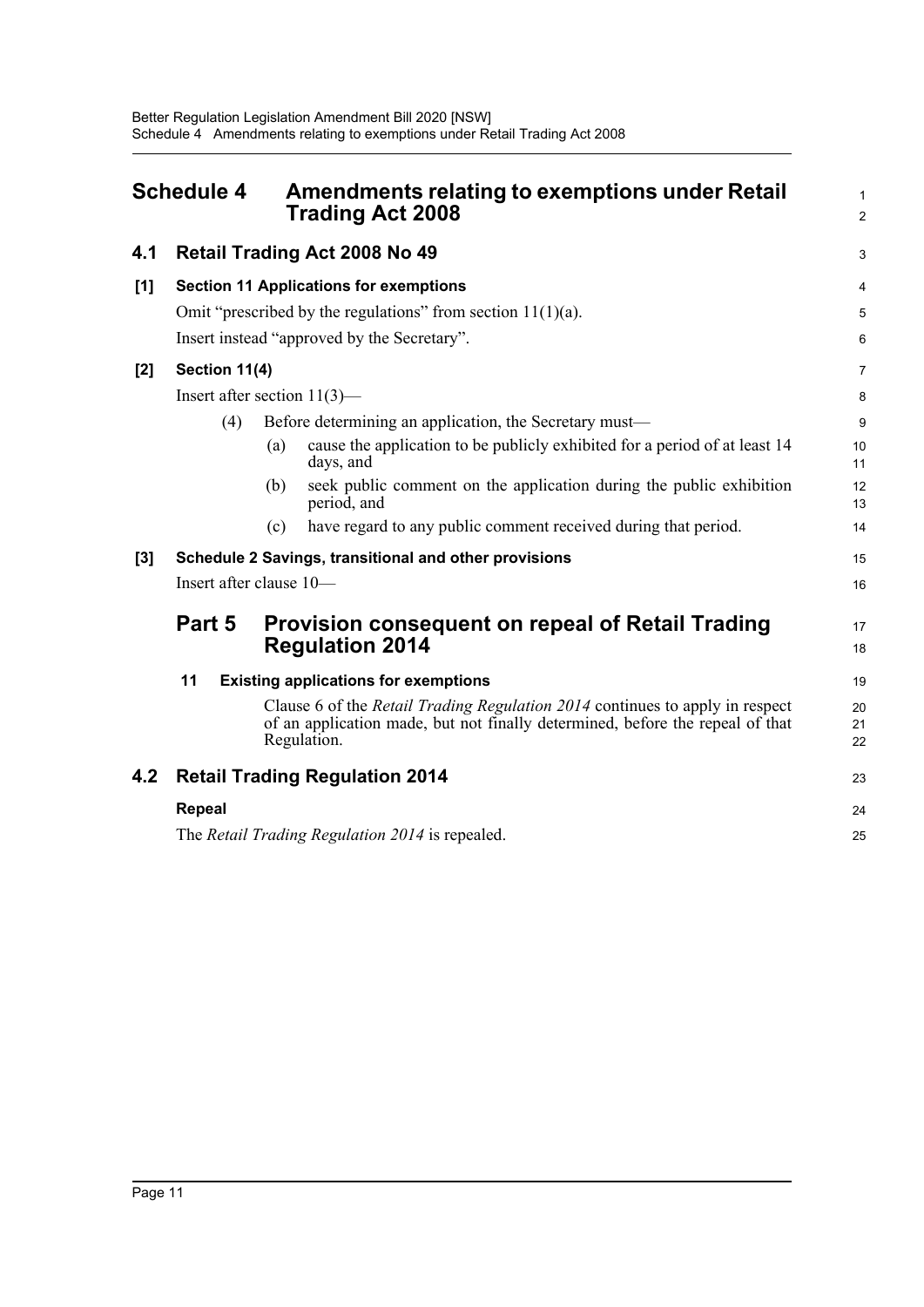<span id="page-15-0"></span>

| <b>Schedule 5</b> |                                    | Amendments relating to landlords not ordinarily<br>residing in New South Wales and standard form<br>agreement                                                                                                                                                    | $\mathbf{1}$<br>2    |
|-------------------|------------------------------------|------------------------------------------------------------------------------------------------------------------------------------------------------------------------------------------------------------------------------------------------------------------|----------------------|
|                   |                                    |                                                                                                                                                                                                                                                                  | 3                    |
| 5.1               |                                    | <b>Residential Tenancies Act 2010 No 42</b>                                                                                                                                                                                                                      | 4                    |
|                   |                                    | Section 27 Names and addresses to be provided                                                                                                                                                                                                                    | 5                    |
|                   |                                    | Omit section $27(1)(a)$ . Insert instead—                                                                                                                                                                                                                        | 6                    |
|                   | (a)                                | the name and telephone number or other contact details of the landlord,                                                                                                                                                                                          | $\overline{7}$       |
|                   | (a1)                               | if the landlord does not ordinarily reside in New South Wales, the State,<br>Territory or, if not in Australia, country in which the landlord ordinarily<br>resides,                                                                                             | 8<br>9<br>10         |
|                   | (a2)                               | if there is a landlord's agent, the name, telephone number and business<br>address of the landlord's agent,                                                                                                                                                      | 11<br>12             |
| 5.2               |                                    | <b>Residential Tenancies Regulation 2019</b>                                                                                                                                                                                                                     | 13                   |
| [1]               |                                    | <b>Schedule 1 Standard Form Agreement</b>                                                                                                                                                                                                                        | 14                   |
|                   |                                    | Omit "[Insert name and telephone number or other contact details of landlord(s)]" from the<br>matter under the heading Landlord.                                                                                                                                 | 15<br>16             |
|                   | Insert instead—                    |                                                                                                                                                                                                                                                                  | 17                   |
|                   |                                    | [Insert name and telephone number or other contact details of landlord(s).<br>If the landlord does not ordinarily reside in New South Wales, specify the<br>State, Territory or, if not in Australia, country in which the landlord ordinarily<br><i>resides</i> | 18<br>19<br>20<br>21 |
| [2]               | Schedule 1, clause 37              |                                                                                                                                                                                                                                                                  | 22                   |
|                   |                                    | Insert at the end of clause 37.4—                                                                                                                                                                                                                                | 23                   |
|                   |                                    | , and                                                                                                                                                                                                                                                            | 24                   |
|                   | 37.5                               | if the State, Territory or country in which the landlord ordinarily resides<br>changes, to give the tenant notice in writing of the change within 14<br>days.                                                                                                    | 25<br>26<br>27       |
| $[3]$             | <b>Schedule 2 Condition report</b> |                                                                                                                                                                                                                                                                  | 28                   |
|                   |                                    | Omit "a a minimum" from paragraph (b) of the matter under the heading "WATER USAGE<br>CHARGING AND EFFICIENCY DEVICES".                                                                                                                                          | 29<br>30             |
|                   | Insert instead "a minimum".        |                                                                                                                                                                                                                                                                  | 31                   |
| [4]               |                                    | <b>Schedule 3 Declaration by competent person</b>                                                                                                                                                                                                                | 32                   |
|                   |                                    | Omit "child if not" from Part 4. Insert instead "child" if not".                                                                                                                                                                                                 | 33                   |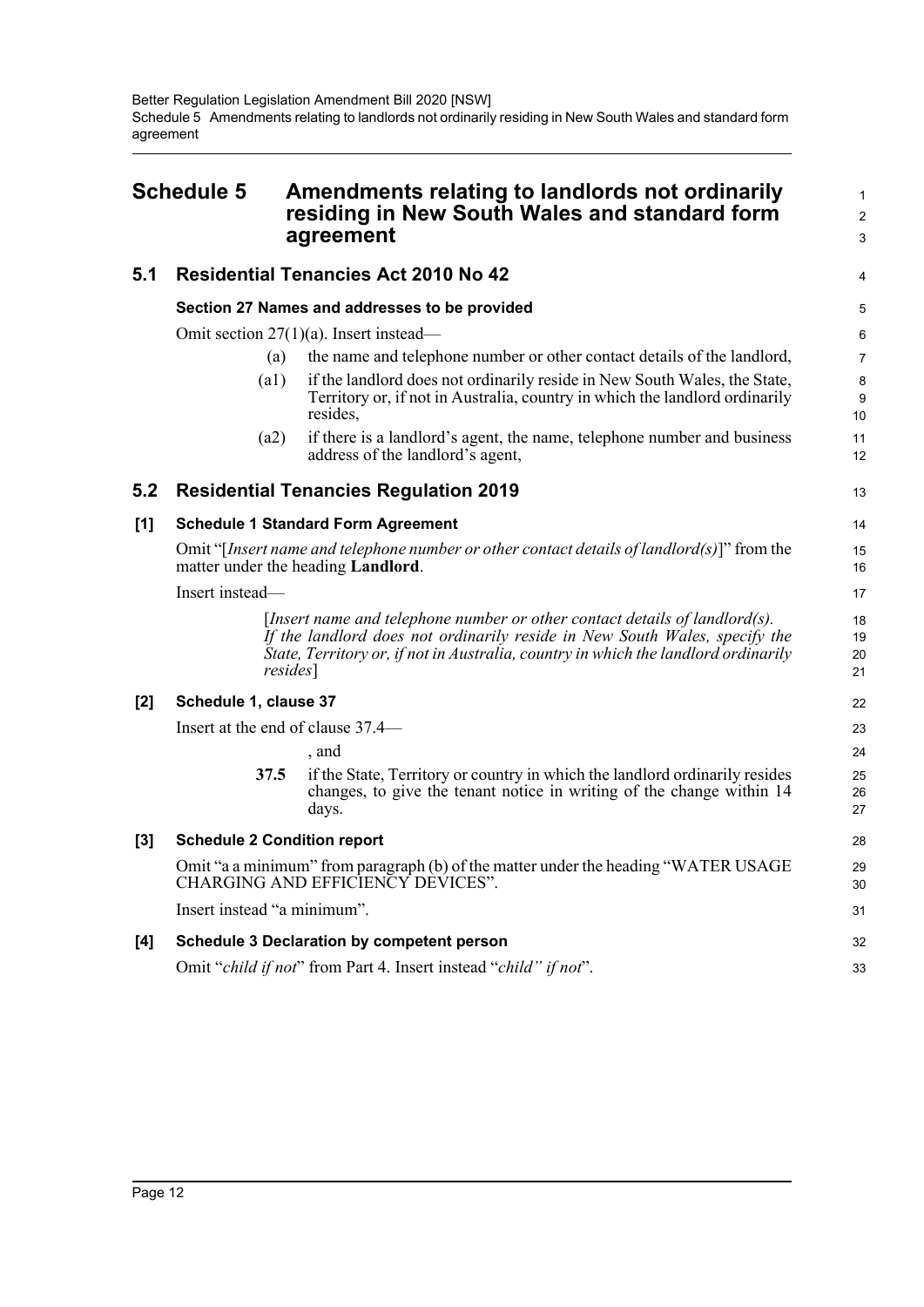<span id="page-16-0"></span>

| <b>Schedule 6</b> |                                                       |                   | Amendments relating to exemptions under<br><b>Pawnbrokers and Second-hand Dealers Act 1996</b> | 1<br>$\overline{2}$                                                                                                                                                                                |                     |
|-------------------|-------------------------------------------------------|-------------------|------------------------------------------------------------------------------------------------|----------------------------------------------------------------------------------------------------------------------------------------------------------------------------------------------------|---------------------|
| 6.1               |                                                       |                   |                                                                                                | Pawnbrokers and Second-hand Dealers Act 1996 No 13                                                                                                                                                 | 3                   |
| [1]               |                                                       | <b>Section 4A</b> |                                                                                                |                                                                                                                                                                                                    | 4                   |
|                   | Insert after section 4—                               |                   |                                                                                                |                                                                                                                                                                                                    |                     |
|                   | 4A                                                    |                   | <b>Exemptions</b>                                                                              |                                                                                                                                                                                                    | 6                   |
|                   |                                                       | (1)               |                                                                                                | The Secretary may, by notice in writing given to a person, exempt the person<br>from the operation of this Act or specified provisions of this Act.                                                | $\overline{7}$<br>8 |
|                   |                                                       | (2)               |                                                                                                | An exemption under this section—                                                                                                                                                                   | 9                   |
|                   |                                                       |                   | (a)                                                                                            | takes effect on the day the notice is given to the person or a later day<br>specified in the notice, and                                                                                           | 10<br>11            |
|                   |                                                       |                   | (b)                                                                                            | if the notice provides for the expiry of the exemption, expires in<br>accordance with the notice, and                                                                                              | 12<br>13            |
|                   |                                                       |                   | (c)                                                                                            | is subject to the conditions (if any) specified in the notice, and                                                                                                                                 | 14                  |
|                   |                                                       |                   | (d)                                                                                            | may be amended, varied or revoked by the Secretary by further notice<br>in writing to the person.                                                                                                  | 15<br>16            |
|                   |                                                       | (3)               |                                                                                                | As soon as practicable after giving a person an exemption under this section,<br>the Secretary is to publish details of exemptions granted under this section on<br>a publicly accessible website. | 17<br>18<br>19      |
| [2]               |                                                       |                   |                                                                                                | <b>Section 43 Regulations</b>                                                                                                                                                                      | 20                  |
|                   |                                                       |                   |                                                                                                | Insert "for classes of persons" after "exemptions" in section $43(1)(i)$ .                                                                                                                         | 21                  |
| [3]               | <b>Schedule 2 Savings and transitional provisions</b> |                   |                                                                                                |                                                                                                                                                                                                    |                     |
|                   | Insert at the end of the Schedule-                    |                   |                                                                                                |                                                                                                                                                                                                    |                     |
|                   | Part 6                                                |                   |                                                                                                | <b>Provision consequent on enactment of Better</b><br><b>Regulation Legislation Amendment Act 2020</b>                                                                                             | 24<br>25            |
|                   | 23                                                    |                   |                                                                                                | <b>Existing exemptions</b>                                                                                                                                                                         | 26                  |
|                   |                                                       | (1)               |                                                                                                | In this clause-                                                                                                                                                                                    | 27                  |
|                   |                                                       |                   |                                                                                                | <b>amendment day</b> means the day on which section 4A was inserted into the Act<br>by the Better Regulation Legislation Amendment Act 2020.                                                       | 28<br>29            |
|                   |                                                       |                   |                                                                                                | existing exemption means an exemption under clause 39 of the Pawnbrokers<br>and Second-hand Dealers Regulation 2015, as in force immediately before the<br>amendment day.                          | 30<br>31<br>32      |
|                   |                                                       | (2)               |                                                                                                | An existing exemption remains in force, as if it were an exemption granted<br>under section 4A until the later of the following—                                                                   | 33<br>34            |
|                   |                                                       |                   | (a)                                                                                            | the day on which the Secretary grants an exemption under section 4A<br>replacing the existing exemption,                                                                                           | 35<br>36            |

(b) 6 months after the amendment day.

37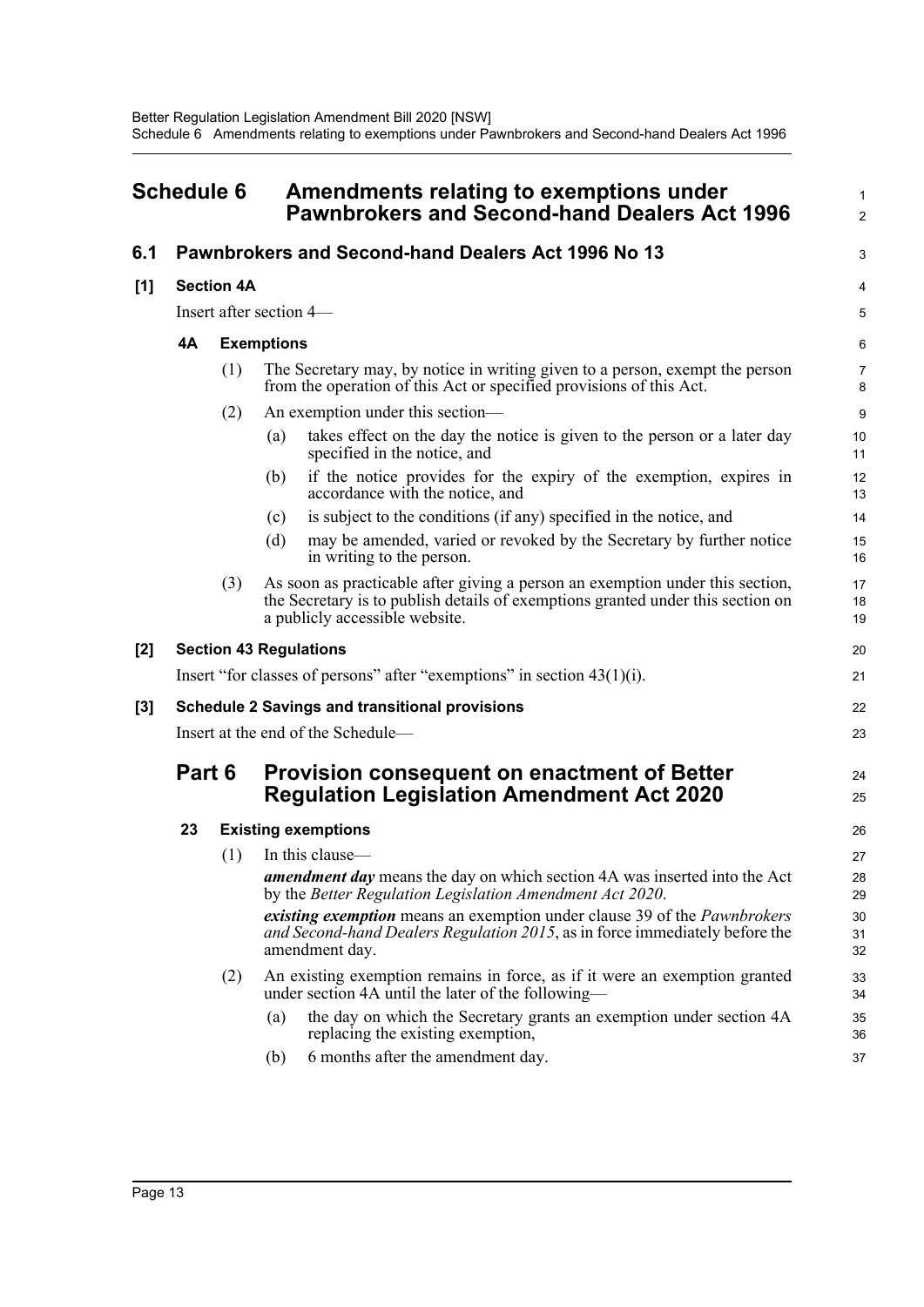| 6.2 | <b>Pawnbrokers and Second-hand Dealers Regulation 2015</b>     |  |  |  |  |  |  |
|-----|----------------------------------------------------------------|--|--|--|--|--|--|
|     | <b>Clause 39 Specific exemptions from certain requirements</b> |  |  |  |  |  |  |
|     | Omit the clause.                                               |  |  |  |  |  |  |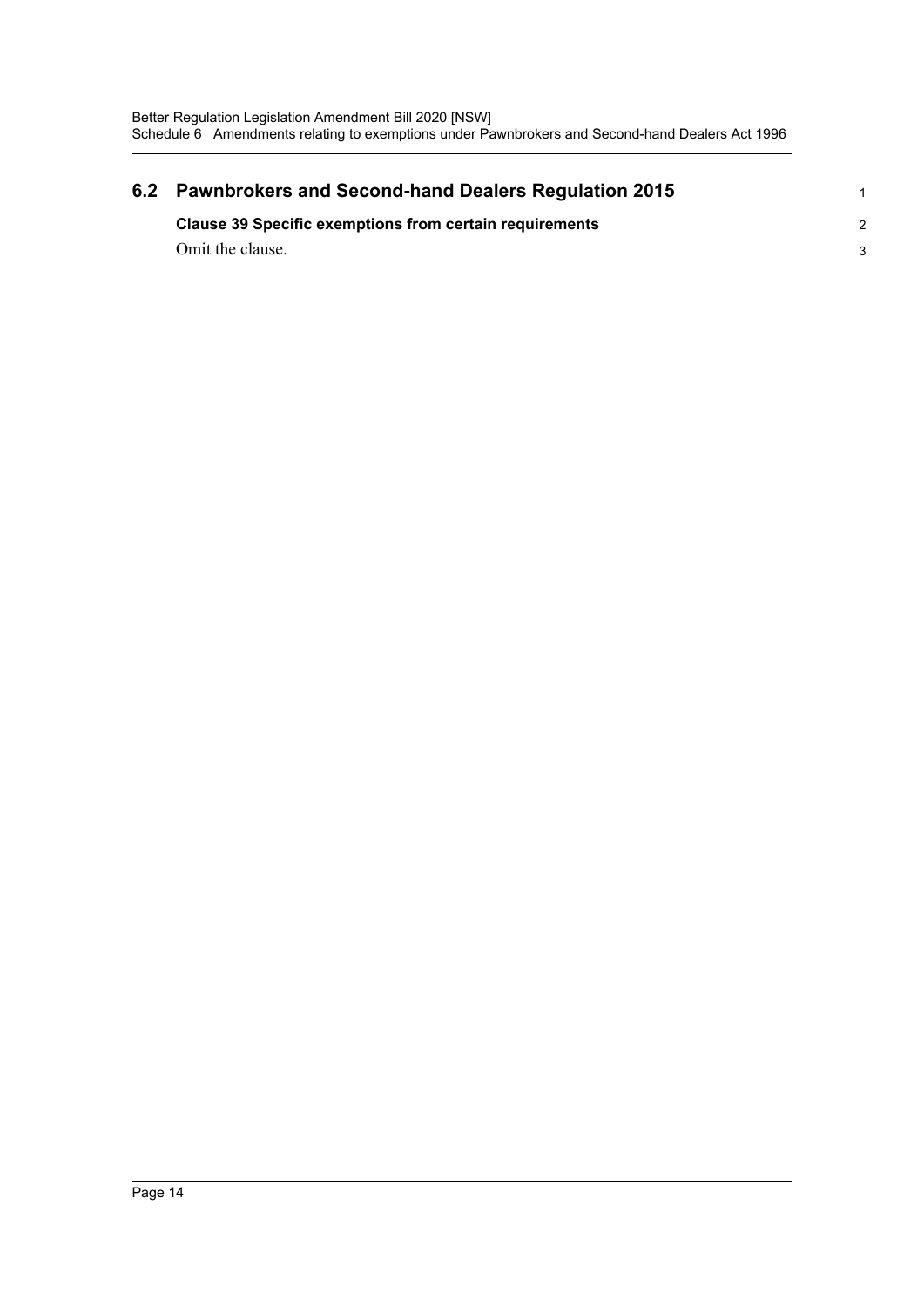<span id="page-18-0"></span>

|       | <b>Schedule 7</b>              |        | <b>Miscellaneous amendments to other Acts</b>                                                                                                                                                                                    | $\mathbf{1}$        |
|-------|--------------------------------|--------|----------------------------------------------------------------------------------------------------------------------------------------------------------------------------------------------------------------------------------|---------------------|
| 7.1   | 2010 No 122                    |        | <b>Contract Cleaning Industry (Portable Long Service Leave Scheme) Act</b>                                                                                                                                                       | $\overline{c}$<br>3 |
| [1]   |                                |        | <b>Section 9 Constitution of Long Service Leave Committee</b>                                                                                                                                                                    | $\overline{4}$      |
|       |                                |        | Omit "United Voice (NSW Branch)" from section 9(2)(c).                                                                                                                                                                           | 5                   |
|       |                                |        | Insert instead "United Workers Union (NSW Branch)".                                                                                                                                                                              | 6                   |
| [2]   | Section 9(2)(e)                |        |                                                                                                                                                                                                                                  | $\overline{7}$      |
|       |                                |        | Omit the paragraph. Insert instead—                                                                                                                                                                                              | 8                   |
|       |                                | (e)    | 2 persons appointed by the Minister who, in the opinion of the Minister,<br>have knowledge of, and experience in, the contract cleaning industry.                                                                                | 9<br>10             |
| [3]   | Section 9(4)                   |        |                                                                                                                                                                                                                                  | 11                  |
|       |                                |        | Omit " $(2)(b)$ , $(c)$ , $(d)$ or $(e)$ ". Insert instead " $(2)(b)$ , $(c)$ or $(d)$ ".                                                                                                                                        | 12                  |
| 7.2   |                                |        | Gas and Electricity (Consumer Safety) Act 2017 No 15                                                                                                                                                                             | 13                  |
| [1]   | <b>Section 4 Definitions</b>   |        |                                                                                                                                                                                                                                  | 14                  |
|       |                                |        | Insert after paragraph (a) of the definition of <i>electrical installation</i> in section $4(1)$ —                                                                                                                               | 15                  |
|       |                                | (a1)   | a meter used, or intended for use, in the generation, transmission or<br>distribution of electricity that is-                                                                                                                    | 16<br>17            |
|       |                                |        | owned or used by an electricity supply authority, and<br>(i)                                                                                                                                                                     | 18                  |
|       |                                |        | located at a place owned or occupied by the authority,<br>(ii)                                                                                                                                                                   | 19                  |
| [2]   |                                |        | Section 5 Act not to apply to certain gas or autogas installations or gas appliances                                                                                                                                             | 20                  |
|       |                                |        | Insert "(other than regulations made under this Act relating to the examination and testing<br>of gas meters)" after "This Act".                                                                                                 | 21<br>22            |
| $[3]$ |                                |        | Section 21 Restrictions on sale of gas appliances                                                                                                                                                                                | 23                  |
|       | Insert after section $21(1)$ — |        |                                                                                                                                                                                                                                  | 24                  |
|       | (1A)                           |        | The Secretary may, by order in writing, exempt a person or a specified class<br>of persons, or gas appliance or type of gas appliance, from subsection (1).                                                                      | 25<br>26            |
|       |                                |        | (1B) An exemption takes effect when—                                                                                                                                                                                             | $27\,$              |
|       |                                | (a)    | in relation to a person—it is given to the person, or                                                                                                                                                                            | 28                  |
|       |                                | (b)    | in relation to a class of persons or a gas appliance or class of gas<br>appliances—it is published on a publicly accessible website that, in the<br>opinion of the Secretary, is appropriate for the publication.                | 29<br>30<br>31      |
|       | (1C)                           | order. | An exemption is subject to the terms and conditions (if any) specified in the                                                                                                                                                    | 32<br>33            |
| [4]   |                                |        | Section 33 Work to be carried out by qualified persons                                                                                                                                                                           | 34                  |
|       |                                |        | Insert at the end of paragraph (b) of the definition of <i>trade certificate</i> in section $33(3)$ —                                                                                                                            | 35                  |
|       |                                |        | , or                                                                                                                                                                                                                             | 36                  |
|       |                                | (c)    | in relation to autogas work carried out on an installation that is designed<br>for use with liquefied natural gas (LN Gas), a tradesperson's certificate<br>granted under the Motor Dealers and Repairers Act 2013 in respect of | 37<br>38<br>39      |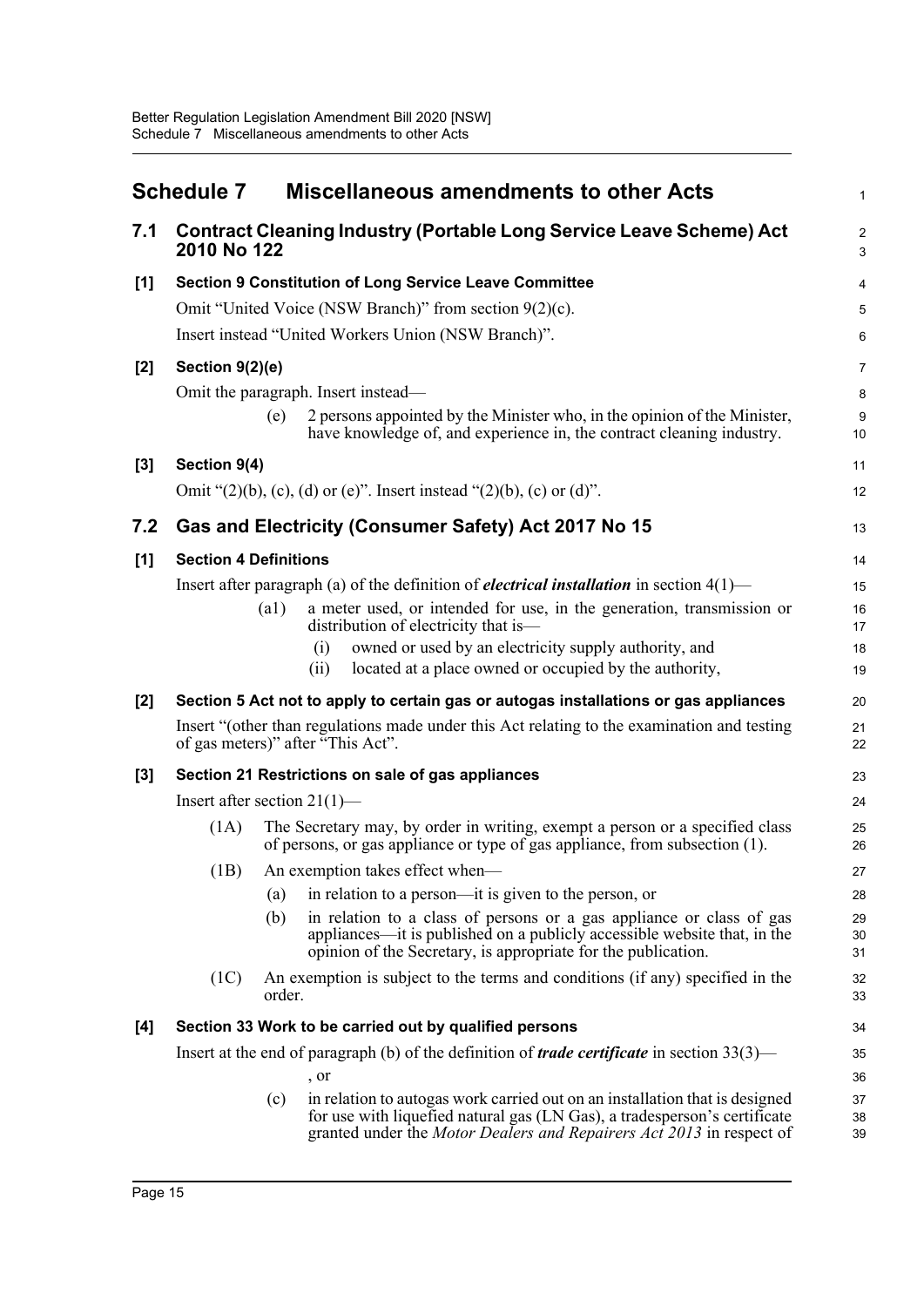|        |                                                                                                                                         | mechanic. | a class of repair work that includes work of a liquefied natural gas                                                                                                                                           | $\mathbf{1}$<br>2    |  |
|--------|-----------------------------------------------------------------------------------------------------------------------------------------|-----------|----------------------------------------------------------------------------------------------------------------------------------------------------------------------------------------------------------------|----------------------|--|
| [5]    | Section 37 Restrictions on connection of gas appliances to certain gas installations                                                    |           |                                                                                                                                                                                                                |                      |  |
|        | Insert after section $37(2)$ —                                                                                                          |           |                                                                                                                                                                                                                |                      |  |
|        | (2A)                                                                                                                                    |           | Subsections (1) and (2) do not apply in respect of a person or class of persons,<br>or gas appliance or class of gas appliances exempt from section $21(1)$ .                                                  | 5<br>6               |  |
| [6]    | Section 46, heading                                                                                                                     |           |                                                                                                                                                                                                                |                      |  |
|        | Omit the heading. Insert instead—                                                                                                       |           |                                                                                                                                                                                                                |                      |  |
|        | 46<br><b>Definitions</b>                                                                                                                |           |                                                                                                                                                                                                                | 9                    |  |
| $[7]$  | Section 46, definition of "autogas installation"                                                                                        |           |                                                                                                                                                                                                                |                      |  |
|        | Insert in alphabetical order—                                                                                                           |           |                                                                                                                                                                                                                | 11                   |  |
|        |                                                                                                                                         |           | <i>autogas installation</i> includes the vehicle, vessel or machine that an autogas<br>installation is installed in, or forms part of.                                                                         | 12<br>13             |  |
| [8]    |                                                                                                                                         |           | Section 48 Inspection of documents evidencing prohibited conduct                                                                                                                                               | 14                   |  |
|        | Insert after section $48(b)$ —                                                                                                          |           |                                                                                                                                                                                                                | 15                   |  |
|        | (b1)                                                                                                                                    |           | an autogas installation, or                                                                                                                                                                                    | 16                   |  |
| [9]    | Section 50, heading                                                                                                                     |           |                                                                                                                                                                                                                | 17                   |  |
|        | Omit the heading. Insert instead—                                                                                                       |           |                                                                                                                                                                                                                |                      |  |
|        | 50                                                                                                                                      |           | Prohibition of sale of certain electrical articles, gas appliances and autogas<br>installations and labelling of those articles, appliances and installations                                                  | 19<br>20             |  |
| [10]   | Section 50(1)                                                                                                                           |           |                                                                                                                                                                                                                | 21                   |  |
|        |                                                                                                                                         |           | Omit "or a gas appliance or more than one gas appliance of a particular type".                                                                                                                                 | 22                   |  |
|        |                                                                                                                                         |           | Insert instead "a gas appliance or more than one gas appliance of a particular type, or an<br>autogas installation or more than one autogas installation of a particular class".                               | 23<br>24             |  |
| [11]   | Section 50(1)(a)(ii) and (iii)                                                                                                          |           |                                                                                                                                                                                                                |                      |  |
|        |                                                                                                                                         |           | Omit ", and" from section $50(1)(a)(ii)$ . Insert instead—                                                                                                                                                     | 26                   |  |
|        |                                                                                                                                         |           | , or                                                                                                                                                                                                           | 27                   |  |
|        |                                                                                                                                         | (iii)     | having possession of the autogas installation or autogas<br>installations of that class, prohibit the sale by that person of the<br>autogas installation or of all autogas installations of that class,<br>and | 28<br>29<br>30<br>31 |  |
| [12]   | Section 50(1)(b)(i)                                                                                                                     |           |                                                                                                                                                                                                                |                      |  |
|        | Omit "or the gas appliance or each of the gas appliances".                                                                              |           |                                                                                                                                                                                                                |                      |  |
|        | Insert instead ", the gas appliance or each of the gas appliances or the autogas installation<br>or each of the autogas installations". |           |                                                                                                                                                                                                                |                      |  |
| $[13]$ | <b>Section 50(1)(b)</b>                                                                                                                 |           |                                                                                                                                                                                                                |                      |  |
|        | Omit "electrical article or gas appliance" wherever occurring.                                                                          |           |                                                                                                                                                                                                                |                      |  |
|        | Insert instead "electrical article, gas appliance or autogas installation".                                                             |           |                                                                                                                                                                                                                |                      |  |
|        |                                                                                                                                         |           |                                                                                                                                                                                                                |                      |  |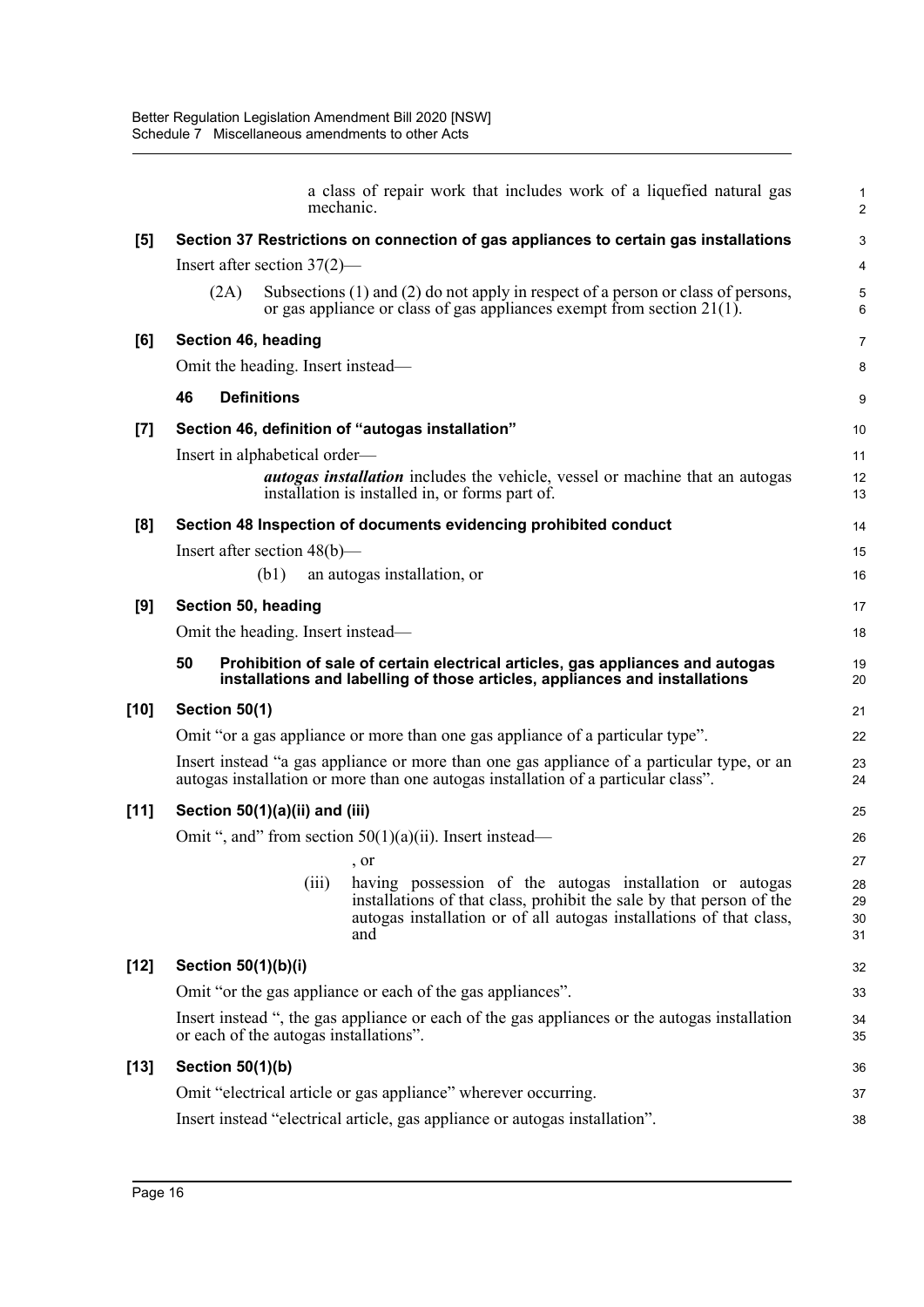| $[14]$ | Section 50(1)(b)                                                                                                        | 1                       |  |  |
|--------|-------------------------------------------------------------------------------------------------------------------------|-------------------------|--|--|
|        | Omit "article or appliance". Insert instead "article, appliance or installation".                                       | $\overline{\mathbf{c}}$ |  |  |
| $[15]$ | Section $50(3)(a)$ and (b)                                                                                              |                         |  |  |
|        | Omit "electrical article or a gas appliance" wherever occurring.                                                        | 4                       |  |  |
|        | Insert instead "electrical article, gas appliance or autogas installation".                                             | 5                       |  |  |
| $[16]$ | Section 51, heading                                                                                                     |                         |  |  |
|        | Omit the heading. Insert instead—                                                                                       | 7                       |  |  |
|        | 51<br>Investigation of unsafe use of electrical articles, gas appliances or autogas,<br>electrical or gas installations | 8<br>9                  |  |  |
| $[17]$ | <b>Section 51</b>                                                                                                       |                         |  |  |
|        | Omit "electrical installation or a gas installation".                                                                   | 11                      |  |  |
|        | Insert instead "electrical installation or autogas installation or a gas installation".                                 |                         |  |  |
| $[18]$ | Section $51(a)$ –(c)                                                                                                    |                         |  |  |
|        | Omit "electrical or gas installation" wherever occurring.                                                               | 14                      |  |  |
|        | Insert instead "electrical, autogas or gas installation"                                                                | 15                      |  |  |
| $[19]$ | Section 52, heading                                                                                                     |                         |  |  |
|        | Omit the heading. Insert instead—                                                                                       |                         |  |  |
|        | 52<br>Prohibition of unsafe use of electrical articles, gas appliances or autogas,<br>electrical or gas installations   | 18<br>19                |  |  |
| [20]   | Section 52(1) and (3)                                                                                                   |                         |  |  |
|        | Omit "electrical installation or a gas installation" wherever occurring.                                                | 21                      |  |  |
|        | Insert instead "electrical installation, an autogas installation or a gas installation".                                |                         |  |  |
| $[21]$ | Section 52(1)                                                                                                           |                         |  |  |
|        | Omit "electrical or gas installation".                                                                                  | 24                      |  |  |
|        | Insert instead "electrical, autogas or gas installation".                                                               | 25                      |  |  |
| $[22]$ | Section 54, heading                                                                                                     | 26                      |  |  |
|        | Omit the heading. Insert instead—                                                                                       | 27                      |  |  |
|        | Inspection of electrical, autogas and gas installations<br>54                                                           | 28                      |  |  |
| $[23]$ | Section 54(1)                                                                                                           | 29                      |  |  |
|        | Insert ", autogas installation" before "or gas installation".                                                           | 30                      |  |  |
| $[24]$ | Section 54(2)(a) and (b)                                                                                                | 31                      |  |  |
|        | Insert ", autogas work" before "or gasfitting work" wherever occurring.                                                 | 32                      |  |  |
| $[25]$ | <b>Section 54(2)(b)</b>                                                                                                 | 33                      |  |  |
|        | Omit "that gasfitting work". Insert instead "that autogas work or gasfitting work".                                     | 34                      |  |  |